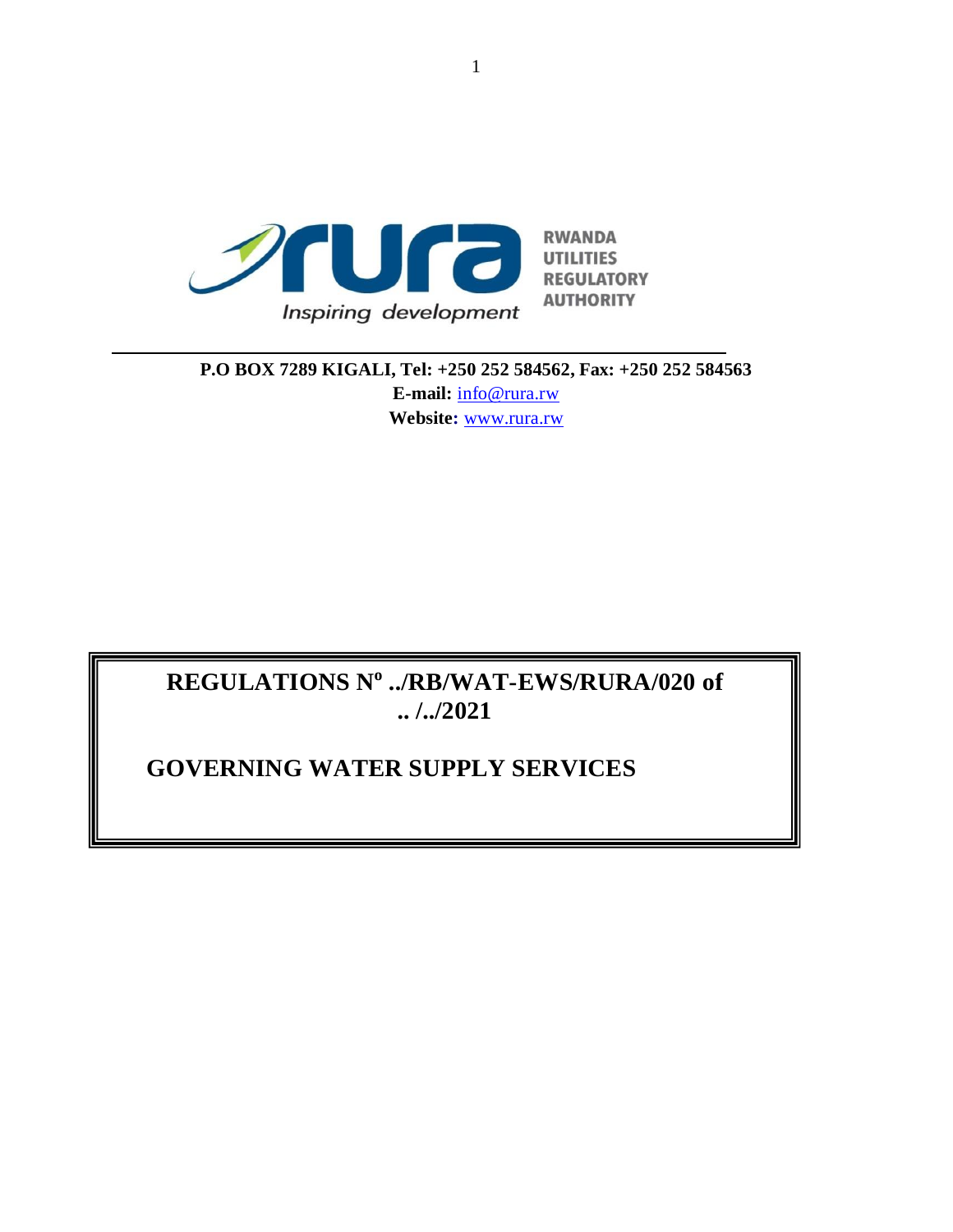# **TABLE OF CONTENTS**

| Article 19: Obligation to inform Customers on interruption of water supply 11 |    |
|-------------------------------------------------------------------------------|----|
|                                                                               |    |
|                                                                               |    |
|                                                                               |    |
|                                                                               |    |
|                                                                               |    |
|                                                                               |    |
|                                                                               |    |
|                                                                               |    |
| <b>CHAPTER III: INSTALLATION OF WATER METERS AND BILLING  13</b>              |    |
|                                                                               |    |
|                                                                               | 13 |
|                                                                               |    |
|                                                                               |    |
|                                                                               |    |
|                                                                               |    |
|                                                                               |    |
|                                                                               |    |
|                                                                               |    |
|                                                                               |    |
|                                                                               |    |
|                                                                               |    |
|                                                                               |    |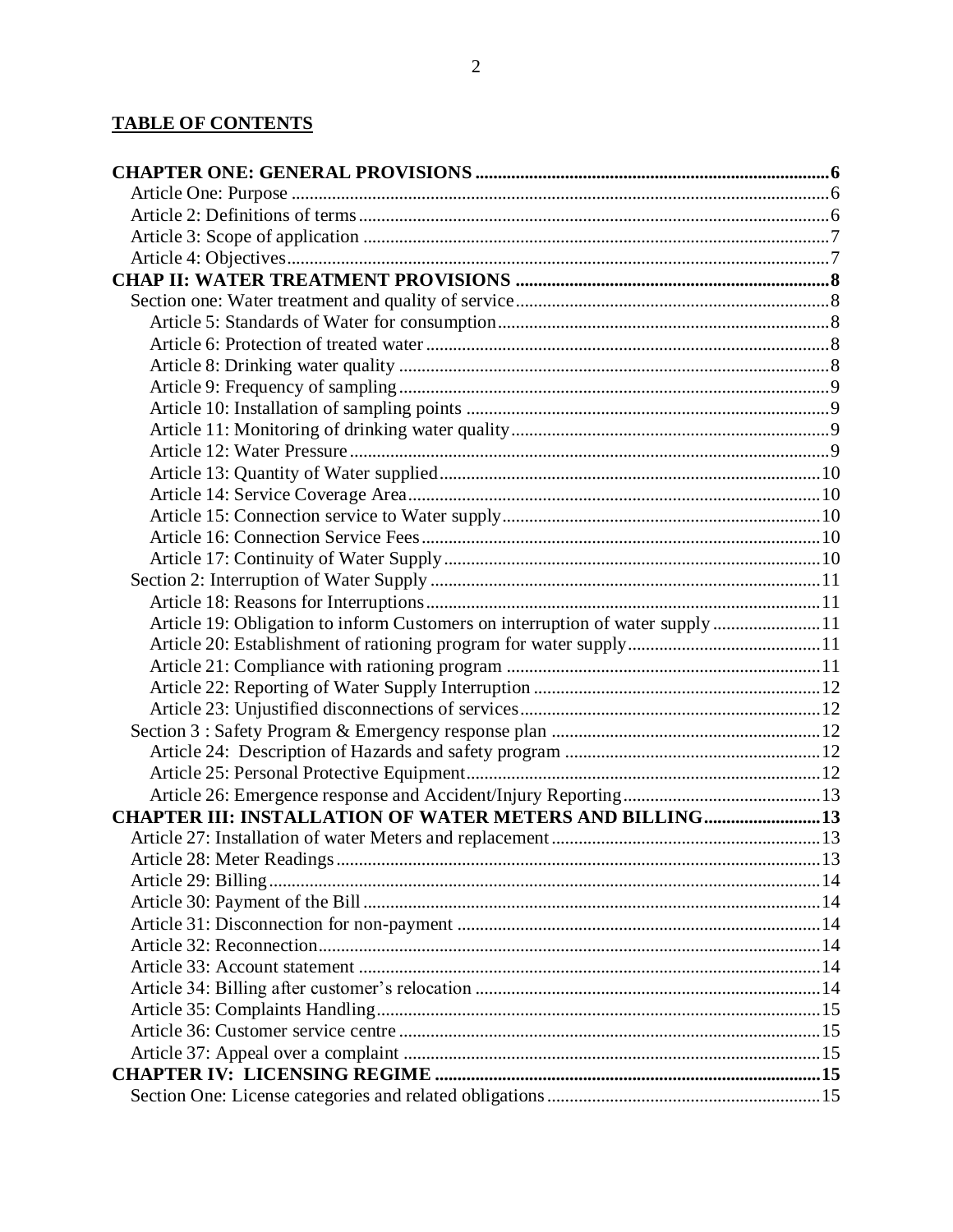| Article 45: Technical requirements for each category of a license and permit  18    |  |
|-------------------------------------------------------------------------------------|--|
|                                                                                     |  |
|                                                                                     |  |
| Article 47: Administrative requirements for Water (and sewerage) utility license 19 |  |
| Article 48: Administrative Requirements for Water supply infrastructure management  |  |
|                                                                                     |  |
| Article 49: Administrative Requirements for Bulk water supply license 21            |  |
| Article 50: Administrative requirements for Transboundary water resale permit 22    |  |
|                                                                                     |  |
|                                                                                     |  |
|                                                                                     |  |
|                                                                                     |  |
|                                                                                     |  |
|                                                                                     |  |
|                                                                                     |  |
|                                                                                     |  |
|                                                                                     |  |
|                                                                                     |  |
|                                                                                     |  |
|                                                                                     |  |
|                                                                                     |  |
|                                                                                     |  |
|                                                                                     |  |
|                                                                                     |  |
|                                                                                     |  |
|                                                                                     |  |
| <b>CHAPTER VI: MONITORING OF WATER SUPPLY SERVICE PROVISION 31</b>                  |  |
|                                                                                     |  |
|                                                                                     |  |
|                                                                                     |  |
|                                                                                     |  |
|                                                                                     |  |
|                                                                                     |  |
|                                                                                     |  |
|                                                                                     |  |
|                                                                                     |  |
|                                                                                     |  |
|                                                                                     |  |
| ANNEX 2: TECHNICAL AND FINANCIAL INFORMATION TO BE PROVIDED BY                      |  |
|                                                                                     |  |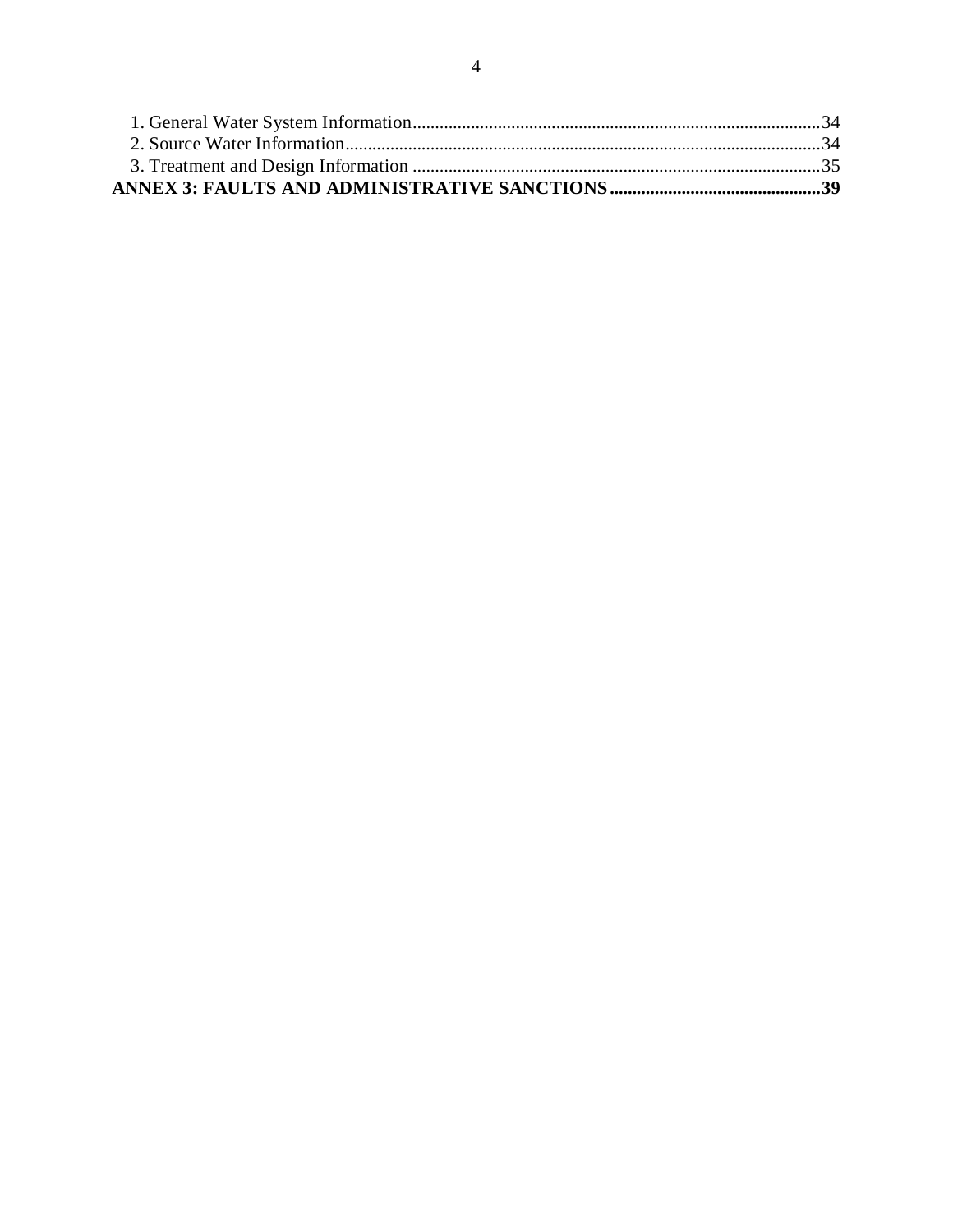#### **REGULATIONS GOVERNING WATER SUPPLY SERVICES**

The Regulatory Board of Rwanda Utilities Regulatory Authority;

Pursuant to the Law N°49/2018 of 13/08/2018 determining the use and management of water resources in Rwanda;

Pursuant to the Law nº09/2013 of 01/03/2013 establishing Rwanda Utilities Regulatory Authority (RURA) and determining its mission, powers, organization and functioning;

Having reviewed the Regulations No 002/RB/WAT-EWS/RURA/015 of 23 /09/2015 governing water supply services in Rwanda;

Based on the recommendations made during the consultative meetings held on  $\dots$ th/ $\dots$  / 2021 between RURA and different stakeholders in Water supply sector;

Committed to have a regulatory framework for water service provision;

**AFTER** deliberation in its meeting of……/…../ 2021;

**HEREBY** issues the following Regulations on Water Supply Services;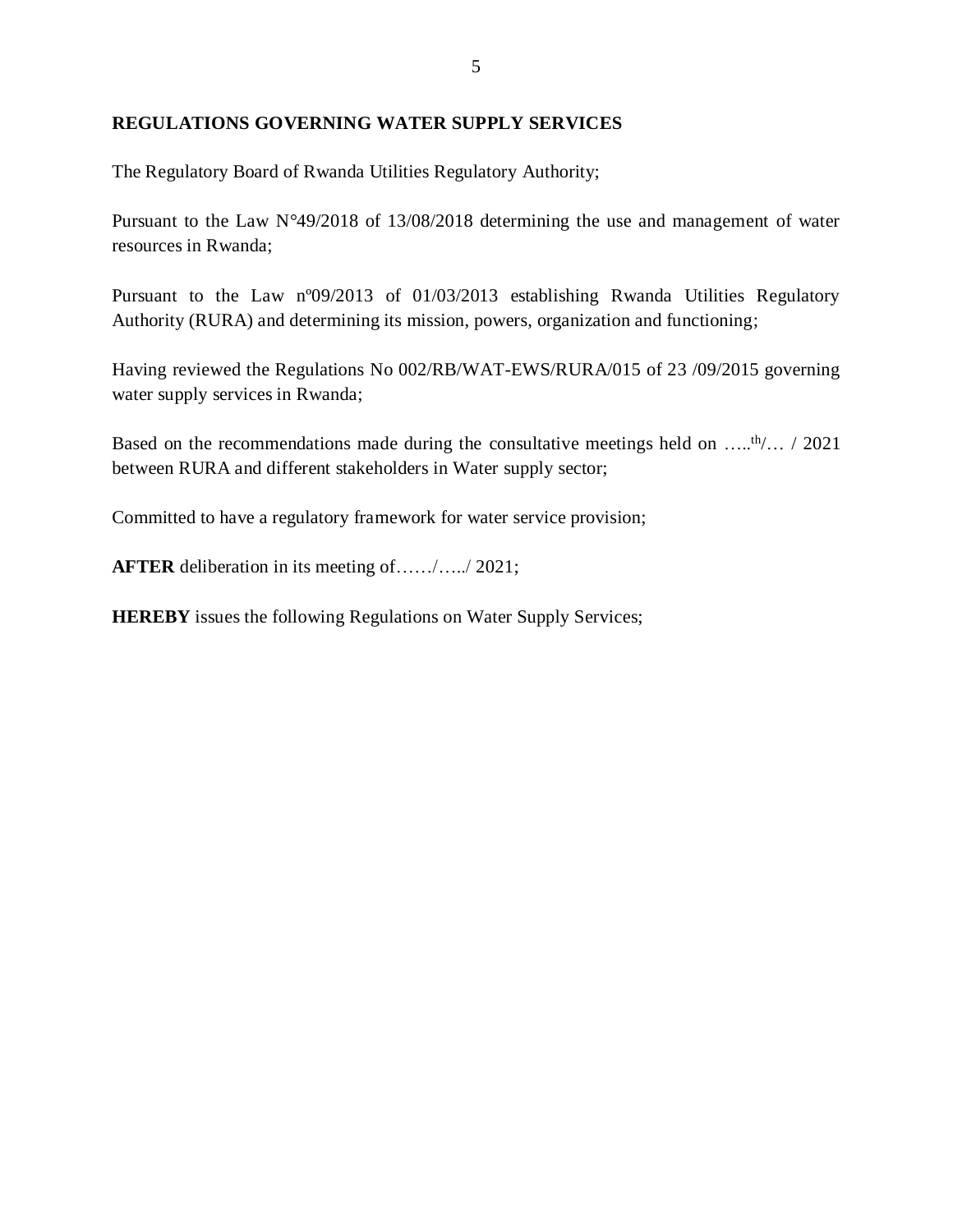# <span id="page-5-0"></span>**CHAPTER ONE: GENERAL PROVISIONS**

#### <span id="page-5-1"></span>**Article One: Purpose**

The purpose of these regulations is to establish a legal framework governing water supply services to ensure effective, efficient and sustainable development of water supply.

#### <span id="page-5-2"></span>**Article 2: Definitions of terms**

In these Regulations, the following terms shall be defined as follows:

1<sup>o</sup> Bulk water: water produced to be supplied for retail to another water utility or operator through the water carrier, hauler and associated infrastructures including pumping stations, reservoirs and pipelines and distribution;

**2 <sup>o</sup> Complex water supply systems:** water treatment and distribution network with more advanced technology in terms of complexity in set up, operation and management of water infrastructures; coverage area considerable number of customers; Such category comprises of water systems treating surface (spring, river, lake, etc) or Groundwater generally long (more than 20 Kilometers) to be able to serve many people and perform water treatment processes (conventional or not) where the minimum treatment consists of disinfection;

**3 <sup>o</sup> Customers**: any person or institution having contract with licensee for water supply service provision;

**4 <sup>o</sup> Drinking water**: [water](http://en.wikipedia.org/wiki/Water) safe enough to be consumed by humans or used with low risk of immediate or long term harm;

**5 <sup>o</sup> License applicant:** any operator who files an application for issuance of a license in accordance with these regulations;

**6 <sup>o</sup> License Fee**: Specified amount of money paid by the applicant to the Regulatory Authority upon the issuance of the license under these regulations;

**7 <sup>o</sup> License:** a document issued by the Regulatory Authority which authorizes a water service provider to carry out water supply services under terms and conditions prescribed in that document;

**8 <sup>o</sup> Licensee**: any operator who holds one of the licenses issued by the Regulatory Authority under these regulations;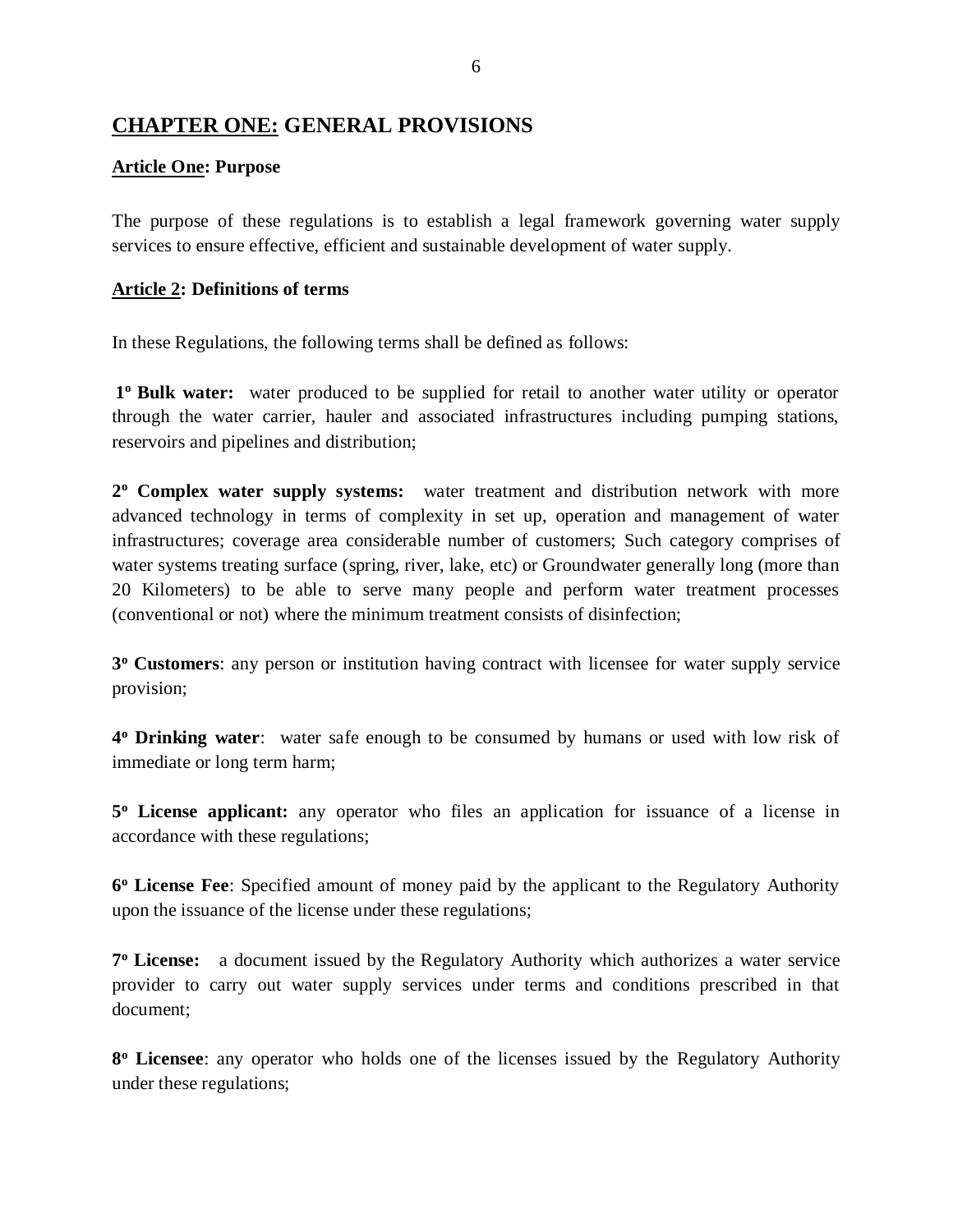**9 <sup>o</sup> Operator**: any individual person, cooperative, company, firm or utility providing or seeking to provide water supply services;

**10<sup>o</sup> Regulatory Authority**: Rwanda Utilities Regulatory Authority (RURA) as established by the Law Nº09/2013 of 01/03/2013;

**11<sup>o</sup> Simple water supply system or scheme**: water system with a simple distribution network (generally short in terms of km) with low cost technology in terms of water treatment such as springs, Hand Dug and Shallow Wells with Hand Pump;

**12<sup>o</sup> Water kiosk:** an outlet through which formal licensees deliver safe and reliable water at affordable prices to residents of low-income areas;

**13<sup>o</sup> Water service provider**: any licensed operator who carries out activities of water supply services;

**14ºTransboundary water resale:** the trade of potable water between two or more countries.

### <span id="page-6-0"></span>**Article 3: Scope of application**

These regulations apply to any operator providing or willing to provide the services of production, transportation, distribution and sale of water for the purpose of human consumption.

### <span id="page-6-1"></span>**Article 4: Objectives**

These Regulations have the following Objectives:

- 1) To ensure that water supplied is always of good quality and fits human consumption;
- 2) To ensure that adequate supply with enough pressure is received by customers;
- 3) To set up conditions enabling water supply investment;
- 4) To ensure proper and timely customer billing;
- 5) To protect customers against any misconduct from licensees and continually promote their interests;
- 6) To ensure that basic human needs for water supply are met;
- 7) To promote sustainable, efficient and beneficial use of water;
- 8) To promote equitable access to water services;
- 9) To regulate water tariff in urban and rural areas;
- 10) To promote the transboundary water resale and
- 11) To promote Public-private partnership in the provision of water supply services;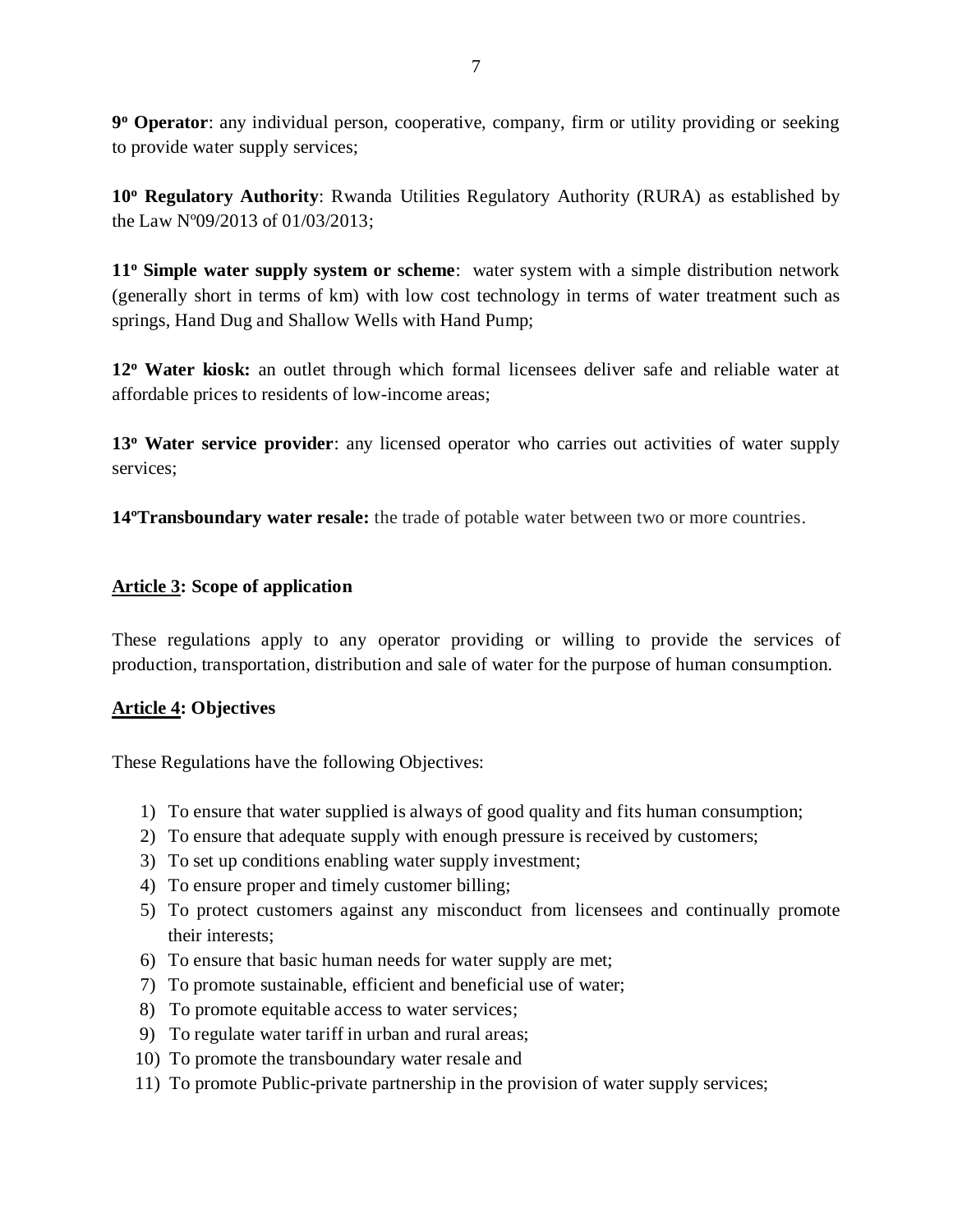### <span id="page-7-0"></span>**CHAP II: WATER TREATMENT PROVISIONS**

#### <span id="page-7-1"></span>**Section one: Water treatment and quality of service**

#### <span id="page-7-2"></span>**Article 5: Standards of Water for consumption**

The licensee supplies water that has been treated and meeting national standards for drinking water.

#### <span id="page-7-3"></span>**Article 6: Protection of treated water**

The licensee ensures that treated water is well protected from contamination during storage, transportation and distribution.

#### **Article 7: Assessment of Quality of water service provision**

The quality of service for water supply is assessed based on the following criteria:

- a) Coverage of the Service Area;
- b) Continuity of service;
- c) Water quantity, quality, pressure and service hours;
- d) Metering and billing level;
- e) Non-Revenue Water;
- f) Staff productivity and staff turnover;
- g) Customer complaints handling.

#### <span id="page-7-4"></span>**Article 8: Drinking water quality**

The licensee ensures that water supplied to customers is always of good quality and fits human consumption requirements both aesthetically, chemically and bacteriologically.

In determining the quality of drinking water supplied to customers, the Licensee must:

- i. Perform permanent monitoring of water quality by collecting samples at both the treatment plant and within the distribution network to ensure that water meets national standards for drinking water;
- ii. Ensure that all samples collected meet bacteriological standards and at least 95% meet other standards as provided in the service level agreement;
- iii. Set an appropriate sampling program that complies with the sampling regime set by national institution in charge of Standards;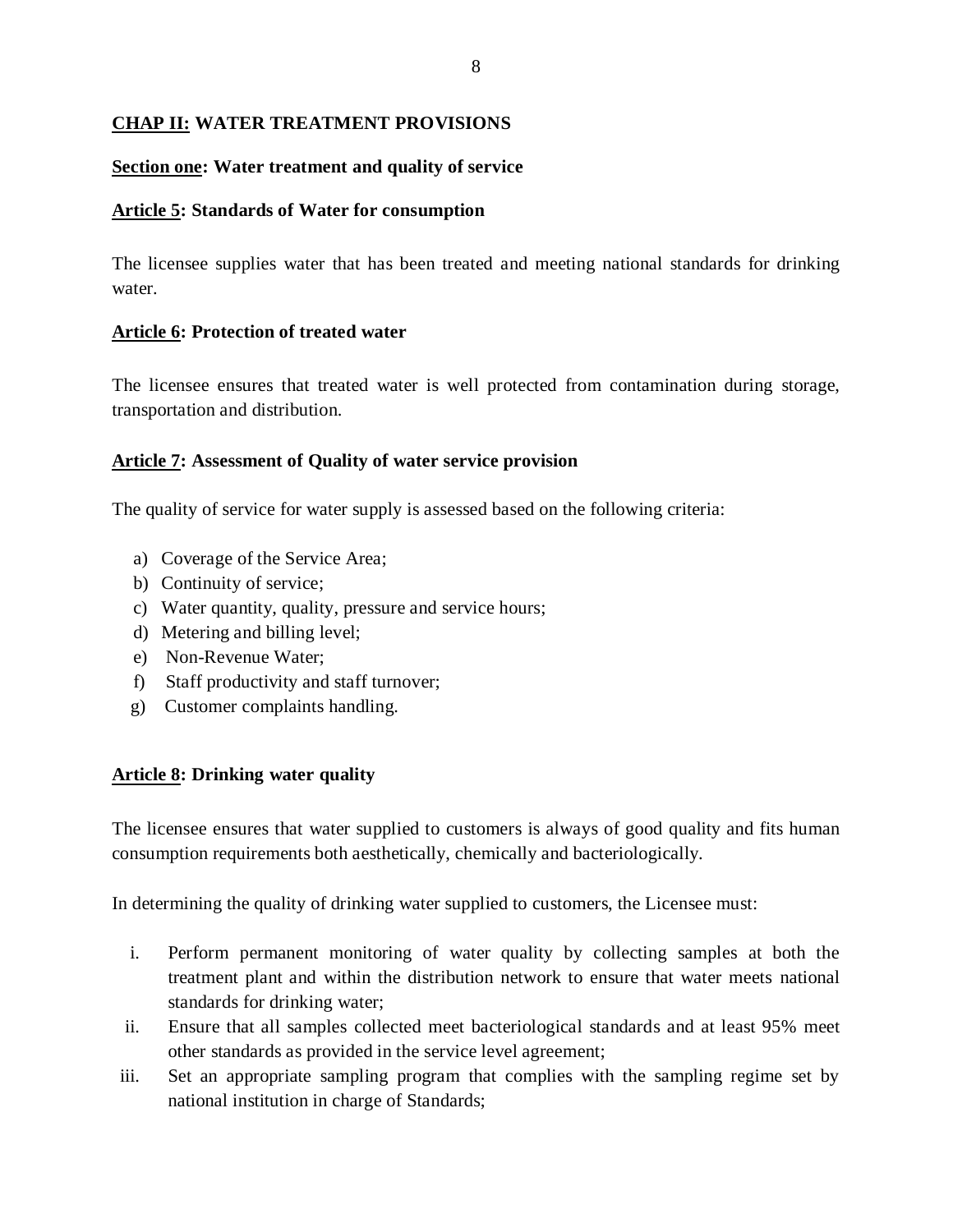- iv. Determine parameters to be monitored based on national standards and ensure adequacy of sample collection and preservation;
- v. Ensure effective record keeping and log book for water quality results to facilitate inspection; and
- vi. Set a reporting system of water quality results.

### <span id="page-8-0"></span>**Article 9: Frequency of sampling**

The water service provider shall establish a sampling frequency in accordance with the National standards for drinking water.

### <span id="page-8-1"></span>**Article 10: Installation of sampling points**

The Licensee identifies and label strategic sampling points at the plant and within the distribution network where data obtained must be representative.

Samples must be collected by a competent person to ensure the accuracy of the process and minimize sampling errors.

### <span id="page-8-2"></span>**Article 11: Monitoring of drinking water quality**

The Licensee establishes a system to monitor the quality of drinking water.

The frequency of sampling shall be based on the source of water, the quantity of water produced and population served as provided by national drinking water standards and water quality guidelines.

The number of samples to be collected and analyzed shall be determined based on national standards.

### <span id="page-8-3"></span>**Article 12: Water Pressure**

The Licensee ensures that water pressure is maintained in the pipes so that customers receive adequate quantity of water.

The pressure of water supplied to customers shall be in the range between 0.6 to 1.5 bars or from 6 to 15 m static head at all the times.

In case of circumstance affecting low pressure or no supply, customers must be informed within twenty-four hours (24h) following such low pressure.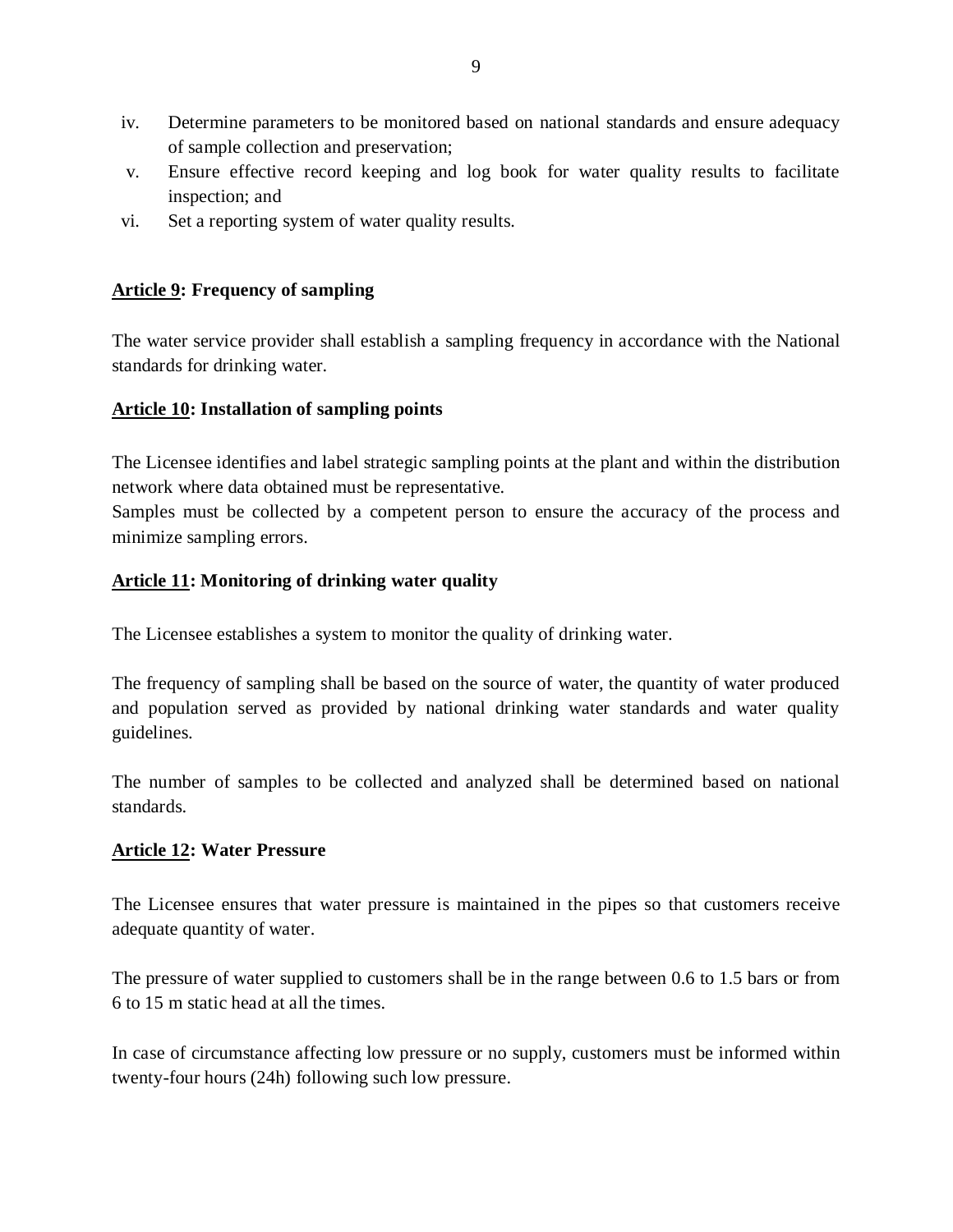#### <span id="page-9-0"></span>**Article 13: Quantity of Water supplied**

The Licensee makes all possible means to satisfy the demand of water and the minimum daily quantity of water to be supplied to a customer shall comply with the national water supply policy

#### <span id="page-9-1"></span>**Article 14: Service Coverage Area**

The Licensee provides water services in the whole service area and increases the percentage of population accessing adequate drinking water services

The distance to the water point shall comply with the national coverage standards.

### <span id="page-9-2"></span>**Article 15: Connection service to Water supply**

The Licensee connects all customers to water supply that have requested for connection and the average time to be connected shall not exceed five (5) working days.

The licensee is responsible for connecting customers and no fees will be charged to the customer for pipes and other accessories used during connection.

The licensee owns and maintains all water service connection infrastructure up to the water meter whether located on customer private property or in the public right of way and shall have a right of access for such infrastructure.

### <span id="page-9-3"></span>**Article 16: Connection Service Fees**

The Licensee proposes connection fees which are subjected to the approval by the Regulatory Authority before their application.

All costumers pay a connection fee approved by the Regulatory Authority with respect to the installation and connection to the water supply network.

### <span id="page-9-4"></span>**Article 17: Continuity of Water Supply**

The Licensee ensures that water supply is reliable twenty-four (24) hours a day throughout the year for private connections and at least twelve (12) hours/day of supply for public standpipes as well as water kiosks.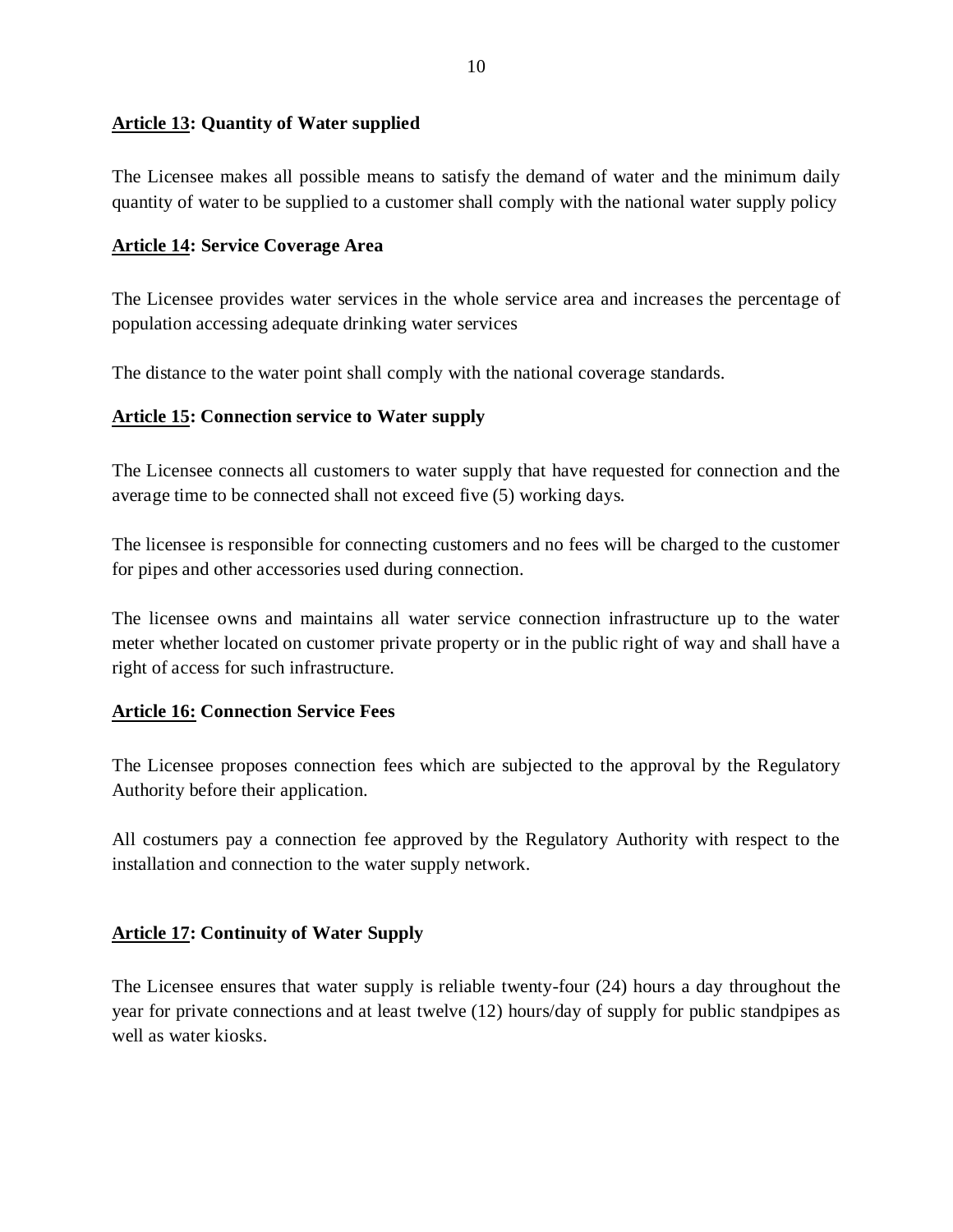The Licensee shall inform the Authority on the existence of any other circumstance affecting water supply services and specify when this situation shall be redressed.

### <span id="page-10-0"></span>**Section 2: Interruption of Water Supply**

#### <span id="page-10-1"></span>**Article 18: Reasons for Interruptions**

The licensee may interrupt the Water Supply to the premises under the following circumstances:

- (a) If the Water Supply is affected by an Emergency Event or any actions to prevent the occurrence or limit its effects to customers;
- (b) If the Water Supply is affected by a Force Majeure Event; or
- (c) If the licensee is performing the planned maintenance, unplanned maintenance or emergency works.

#### <span id="page-10-2"></span>**Article 19: Obligation to inform Customers on interruption of water supply**

The Licensee informs customers at least forty-eight (48) hours before planned works that require the interruption of water supply through a public notice

The public notice to restrict supply during planned works specifies the reason for supply cut off and the duration of the outage and where any alternative supply may be available.

#### <span id="page-10-3"></span>**Article 20: Establishment of rationing program for water supply**

The Licensee develops a fair rationing program in case of inability to cover the demand for the supply area or serious effect on water supply.

Such fair rationing program is published at least seventy-two (72) hours prior to its implementation on the Licensee's local offices, website and communicated through relevant and widely spread media.

### <span id="page-10-4"></span>**Article 21: Compliance with rationing program**

The Licensee shall respect at least ninety-five (95) percent of the rationing program submitted to the Regulatory Authority.

The Licensee shall always ensure that the rationing program does not affect the quality of water to customers.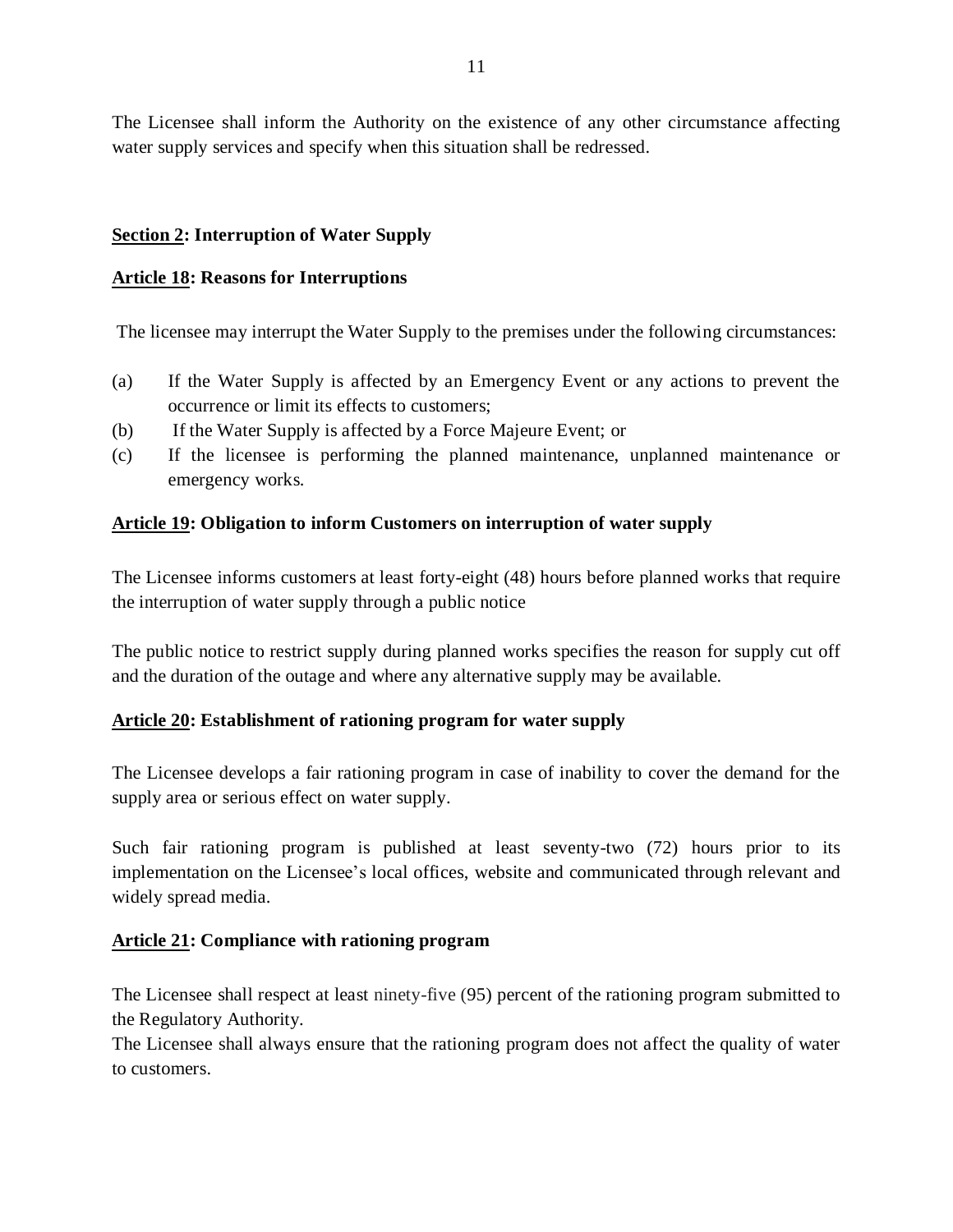### <span id="page-11-0"></span>**Article 22: Reporting of Water Supply Interruption**

The Licensee reports timely to the Regulatory Authority all water supply interruption and shall submit any rationing program initiated prior to its implementation in case of inability to cover the customer's demand.

The rationing program indicates the time as well as the area of supply and shall guarantee water supply at least three (3) times a week to every household.

### <span id="page-11-1"></span>**Article 23: Unjustified disconnections of services**

The Licensee shall establish a vigorous operational process to avoid unjustified disconnections of services.

The number of unjustified disconnections shall not exceed 0,2 % of the total annual connections in the service.

### <span id="page-11-2"></span>**Section 3 : Safety Program & Emergency response plan**

### <span id="page-11-3"></span>**Article 24: Description of Hazards and safety program**

The licensee elaborates a detailed description of each hazard, including the identification of areas where these hazards may present in the water system and the health risks associated with each hazard.

In addition to that, the licensee must:

- i. Outline a proper safety procedure which shall be used by staff to reduce these hazards as much as possible.
- ii. Ensure that Manufacturer's operation guides are respected for some of the tools, equipment and machineries.
- iii. Ensure that all staff received adequate training to be able to safely perform their duties,
- iv. Conduct regular inspections to ensure a safe working environment is maintained;
- v. Ensuring that staff injured at work have access to medical attention and rehabilitation;
- vi. Ensure that employees are health ensured.

### <span id="page-11-4"></span>**Article 25: Personal Protective Equipment**

The licensee outlines personal protective equipment required for each job activity and ensures that all staff wear such protective equipment. The types of personal protection equipment shall include but not limited to: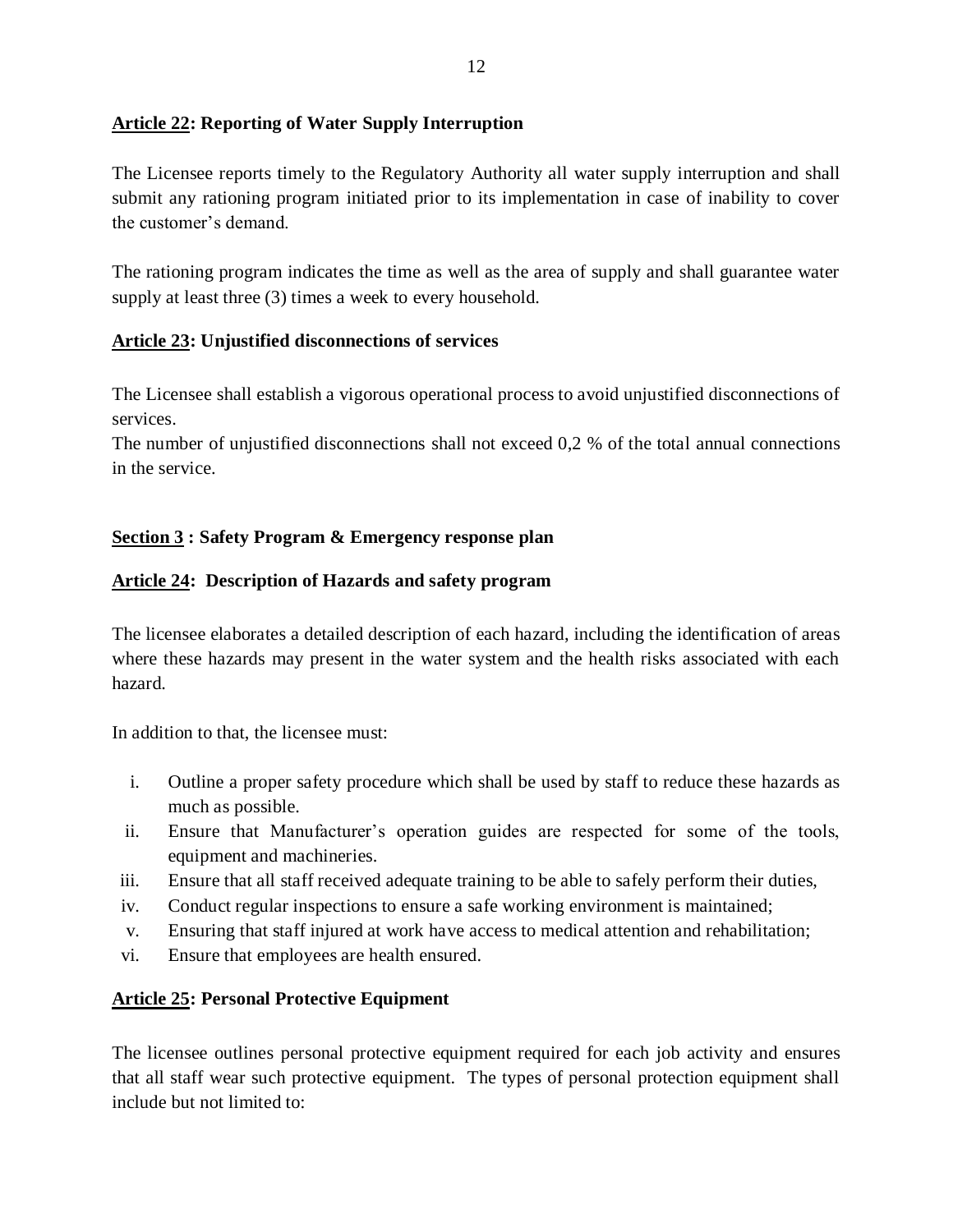- 1. Nose and mouth masks;
- 2. Lab coat;
- 3. Gloves;
- 4. Eye gaggles;
- 5. Gumboots;
- 6. Helmets;

The licensee may require additional safety equipment depending on the type and complexity of the services to deliver

### <span id="page-12-0"></span>**Article 26: Emergence response and Accident/Injury Reporting**

The licensee shall develop an Emergency Response Plan for unexpected emergencies. Such Emergency Response Plan includes first aid facilities, and contact details of relevant stakeholders (police, local Authorities, ….)

## <span id="page-12-1"></span>**CHAPTER III: INSTALLATION OF WATER METERS AND BILLING**

#### <span id="page-12-2"></span>**Article 27: Installation of water Meters and replacement**

The Licensee installs a water meter to every connected customer at the time of connection. If a customer's meter is identified as faulty by the Licensee, the later shall repair or replace it within two (2) working days free of charge and be liable to any damage caused thereof.

Any reparation or replacement of water meter by the Licensee requires a written notice. The Licensee shall leave a written notice indicating the following details:

- i. A date of replacement;
- ii. The first and last readings of the new and old meters respectively; and
- iii. The manufacturing date and serial number of the new meter.

### <span id="page-12-3"></span>**Article 28: Meter Readings**

The Licensee ensures monthly meter readings as well as monthly bill and all meter readings shall be within the normal working hours indicated by the licensee.

The meter reader shall always leave to the customer written details including the meter reading index, the date, month and year of the meter reading.

Where the meter is not functional, the licensee may estimate the bill based on historical consumption before replacing the meter.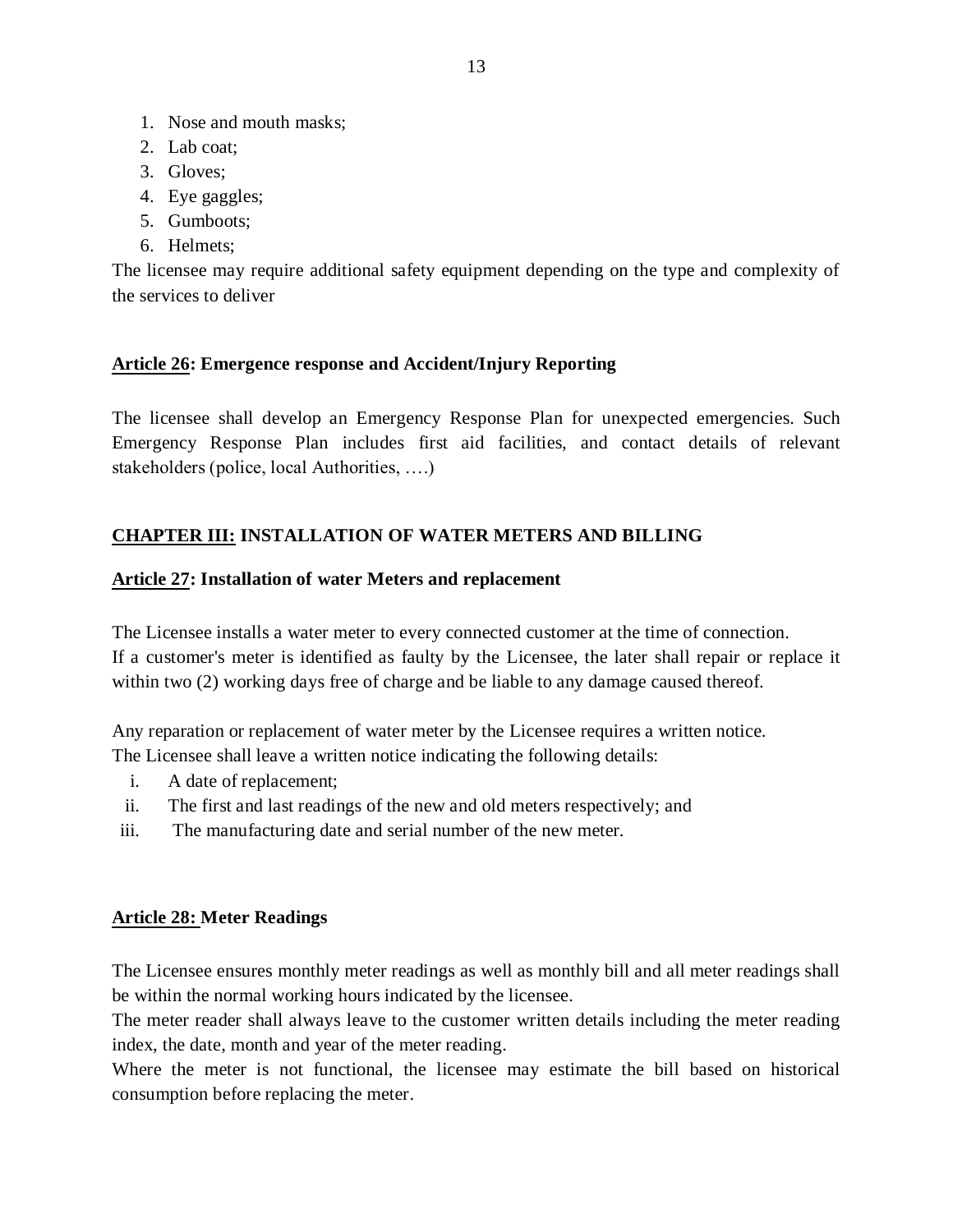#### <span id="page-13-0"></span>**Article 29: Billing**

The Licensee must provide a bill to customers not later than the  $10<sup>th</sup>$  day of the following month.

For newly connected customers, the Licensee issues a bill within forty five (45) days after connection.

#### <span id="page-13-1"></span>**Article 30: Payment of the Bill**

The costumer pays only the bill equivalent to the quantity of water consumed.

#### <span id="page-13-2"></span>**Article 31: Disconnection for non-payment**

Any intent of disconnection of supply due to the non-payment of the billing shall be preceded by a written notice to the customer.

If within ten (10) days following the disconnection notice, the customer has not yet made the payment of the outstanding bill, the Licensee has the right to disconnect the customer.

#### <span id="page-13-3"></span>**Article 32: Reconnection**

The Licensee is required to reconnect, within 24 hours, customers whose supply has been locked off and who have settled their accounts.

#### <span id="page-13-4"></span>**Article 33: Account statement**

In case a customer requests an account statement and/or service to cease, the Licensee must act accordingly after meter reading.

If a customer is moving, a notice of five (5) days must be given to the Licensee and the later shall read the meter on the day the customer is relocating.

If a customer is relocating on a weekend, the Licensee will read the meter within two (2) days of relocation.

The relocating customer shall provide the complete address of the new place for the purpose of water bill delivery.

#### <span id="page-13-5"></span>**Article 34: Billing after customer's relocation**

The Licensee shall provide all relevant bills within fifteen (15) working days after customer's relocation.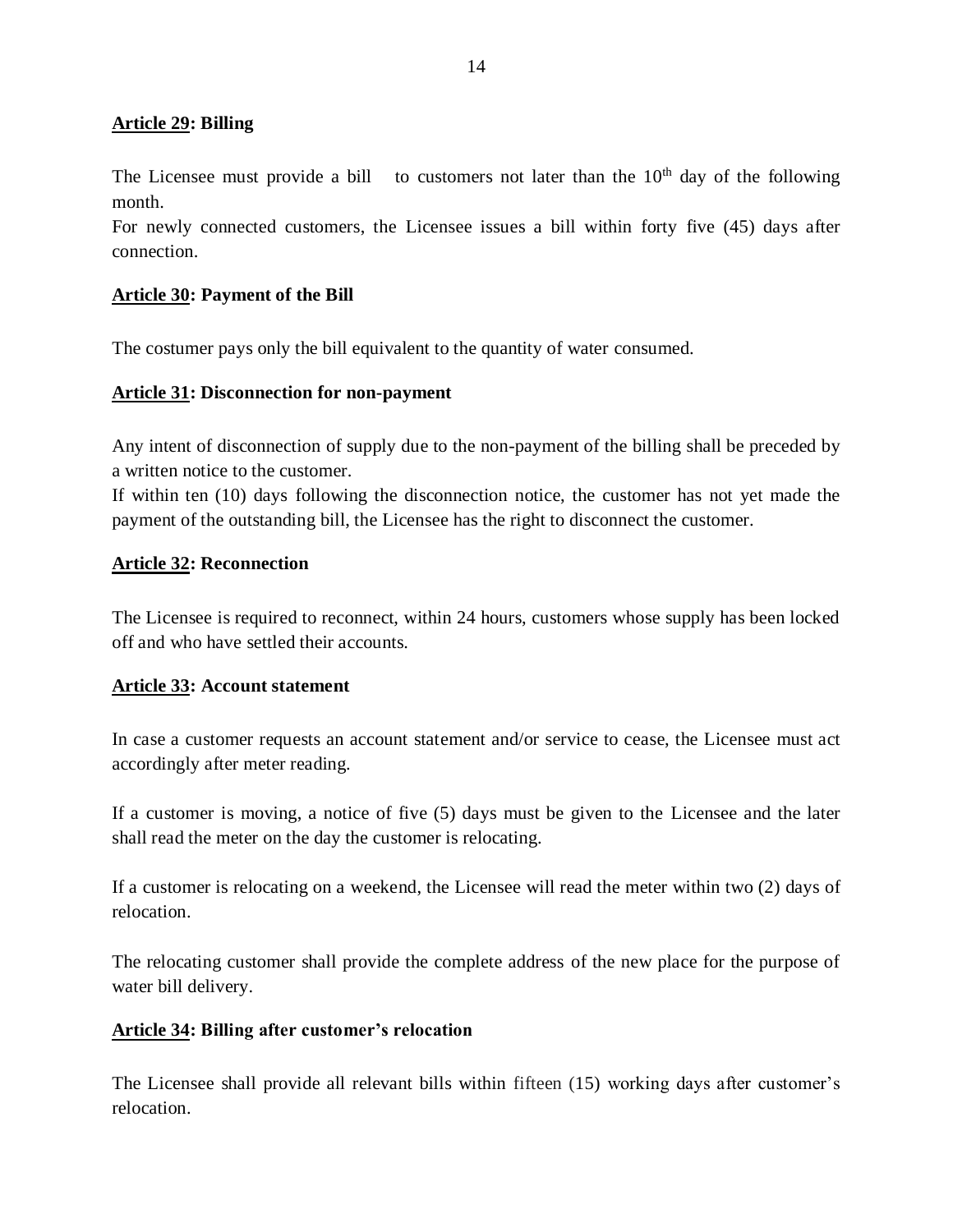#### <span id="page-14-0"></span>**Article 35: Complaints Handling**

The Licensee must act ethically, fairly and honestly in all its transactions with Customers and shall develop, maintain and implement procedures of dealing with customer's complaints in accordance with service provided thereof.

#### <span id="page-14-1"></span>**Article 36: Customer service centre**

The Licensee maintains a customer service centre for the purpose of addressing and resolving customers' requests and complaints and shall operate during normal business hours to receive oral and written requests and complaints from customers.

#### <span id="page-14-2"></span>**Article 37: Appeal over a complaint**

If the customer is not happy with the resolution of a request or complaint by the licensee, the customer shall file the complaint to the Regulatory Authority for dispute resolution according to process and procedures established by the Regulatory Authority.

### <span id="page-14-3"></span>**CHAPTER IV: LICENSING REGIME**

#### <span id="page-14-4"></span>**Section One: License categories and related obligations**

#### <span id="page-14-5"></span>**Article 38: Categories of licenses and permit**

The Regulatory Authority with regard to water supply services issues 3 categories of license and a permit as listed below:

- (a) Water (and sewerage) utility license;
- (b) Water supply infrastructure management license; and
- (c) Bulk water supply license;

The Regulatory Authority also issues a permit for transboundary water resale activities;

#### <span id="page-14-6"></span>**Article 39: License for Water (and sewerage) utility services**

This category of license is granted to any operator who owns and manages water infrastructures and sells water to customers.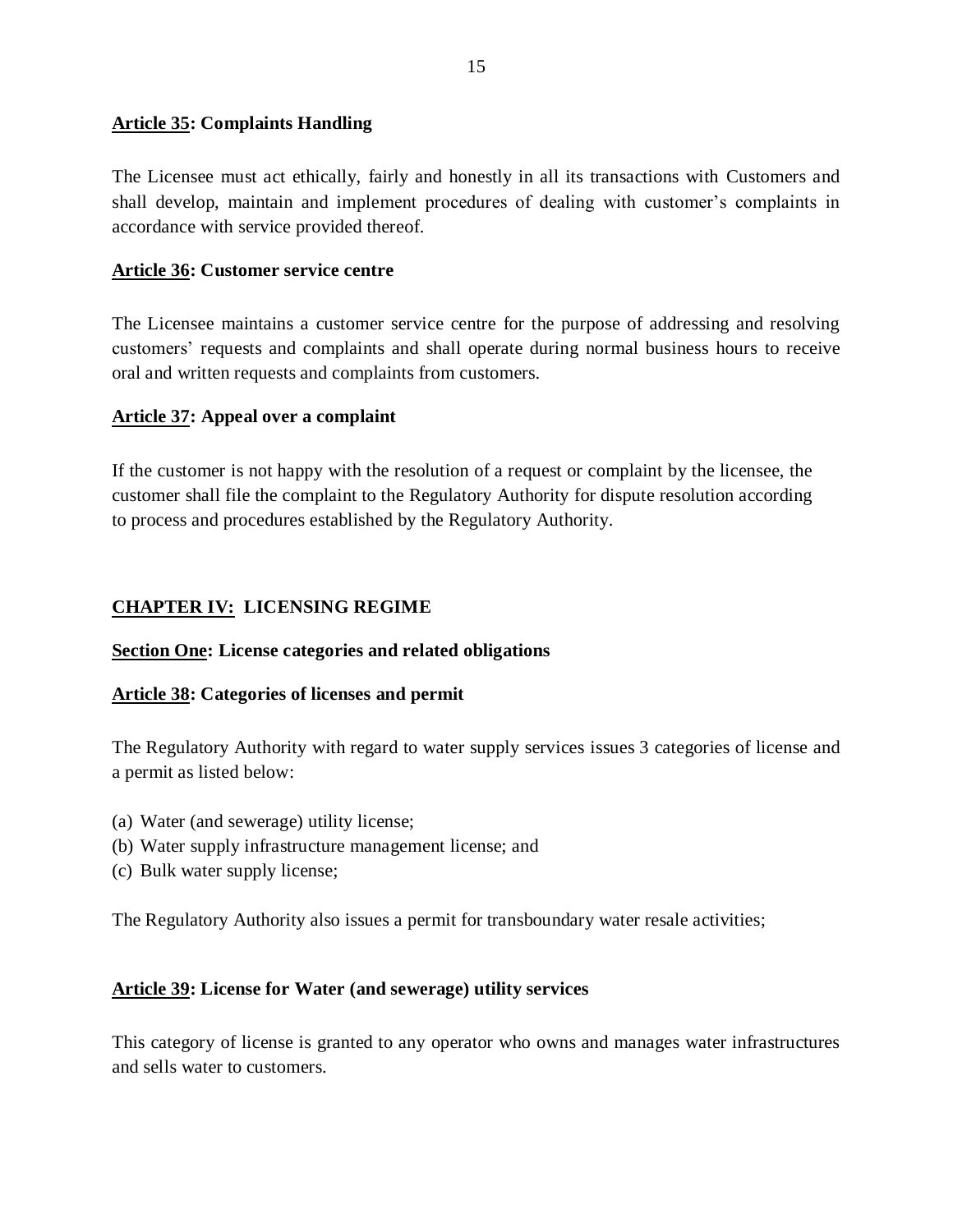The holder of this license has the following specific Obligations:

1. Ensure service provision in the service area;

2. Prepare long and mid-term infrastructure investment plans to be submitted to the Regulator for review and approval;

3. Submit reports of implementation of approved projects;

4. Inform the Regulator in writing and with all details when the licensee is to engage in discussions or enter into contracts with third parties;

5. Undertake a tariff study and submit the proposal to the Regulator for review and approval. The study must explain the reasons for such proposal;

6. Comply with approved business plan;

7. Maintain adequate quantity of water in the service area;

8. Prepare the service charter and ensure that consumers are well informed and their complaints satisfactorily handled

9. Comply with the service Level agreement (SLA)

#### <span id="page-15-0"></span>**Article 40: Water supply infrastructure management license**

The license for water supply infrastructure management is granted to operators for management contract with the owners of infrastructures. It authorizes the licensee to operate, manage and use appointed water supply infrastructures for the purpose of supplying water in the service area. The license is granted for each district

Inter-district water supply system that serve more than one district shall be managed by one licensee despite that the water system crosses two or more districts. The licensee shall ensure that communities served by the inter-district water system get equal service throughout the entire water supply network.

There shall be an agreement between district and the operator of water supply systems in a specific area. Before the signature of such agreement, the draft agreement shall be submitted to the Regulatory Authority for review. The Regulatory Authority keeps one copy of the signed agreement for record purposes.

The holder of water supply infrastructure management license has the following specific Obligations:

1. Maintain adequate water quality in both pipes and storages and monitor water quality in the distribution network;

- 2. Ensure adequate quantity of water in the service area;
- 3. Carry out water demand studies and propose additional water production;
- 4. Prepare extension plans to be approved and funded by the asset holder;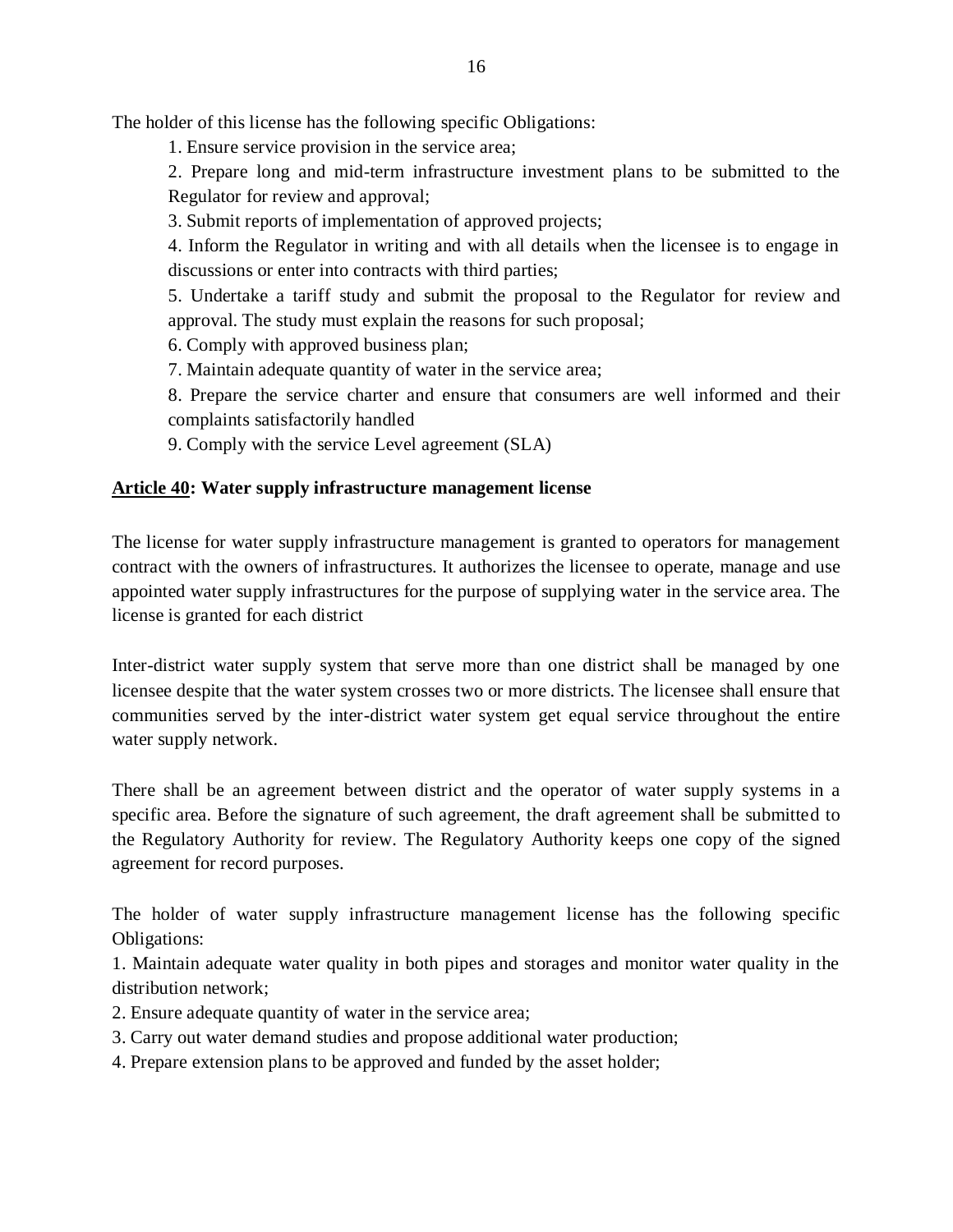5. Develop service charter and ensure that consumers are well informed and their complaints satisfactorily handled;

6. Comply with the Service Level Agreement (SLA);

### <span id="page-16-0"></span>**Article 41: Bulk water supply license**

The license of bulk water supply allows the holder to sell in bulk water to an appointed water (and sewerage) utility or any other operator for the purpose of resale or retail it to customers.

The licensee submits the draft Water purchase agreement (WPA) to Regulatory Authority for review and approval prior to its signature by concerned parties.

Upon approving agreement to supply water in bulk, the Regulatory Authority shall witness the signature of such agreement.

The holder of this license has the following specific obligations:

1. Maintain adequate water quality in the storage and transmission systems to ensure that water is kept safe until delivered to users;

2. Ensure that pipelines are not exposed to contamination along the transmission route;

3. Maintain adequate pressure and avoid poor integrity pipes in the transmission to avoid contamination in the transmission network;

4. Ensure the use of appropriate pipes that do not contain harmful compounds such as petroleum, pesticides and other contaminants that could pose health risks or diminish the structural integrity of pipe materials.

5. Ensure that lead or cadmium-bearing solder on joints or fittings are avoided,

### <span id="page-16-1"></span>**Article 42: Common Obligations for the three categories of license**

Licensed operators for Water utility services, Water supply infrastructure management and Bulk water supply have the following common obligations:

1. Comply with all drinking water quality standards;

2. Apply appropriate treatment and ensure that water comply with drinking water quality standards;

3. Ensure continuous water quality monitoring and comply with water safety plans

4. Comply with water tariff as approved by Regulatory Authority;

5. Comply with reporting guidelines;

6. Ensure the compliance with Technical, Managerial and Financial requirements as directed by the Authority; and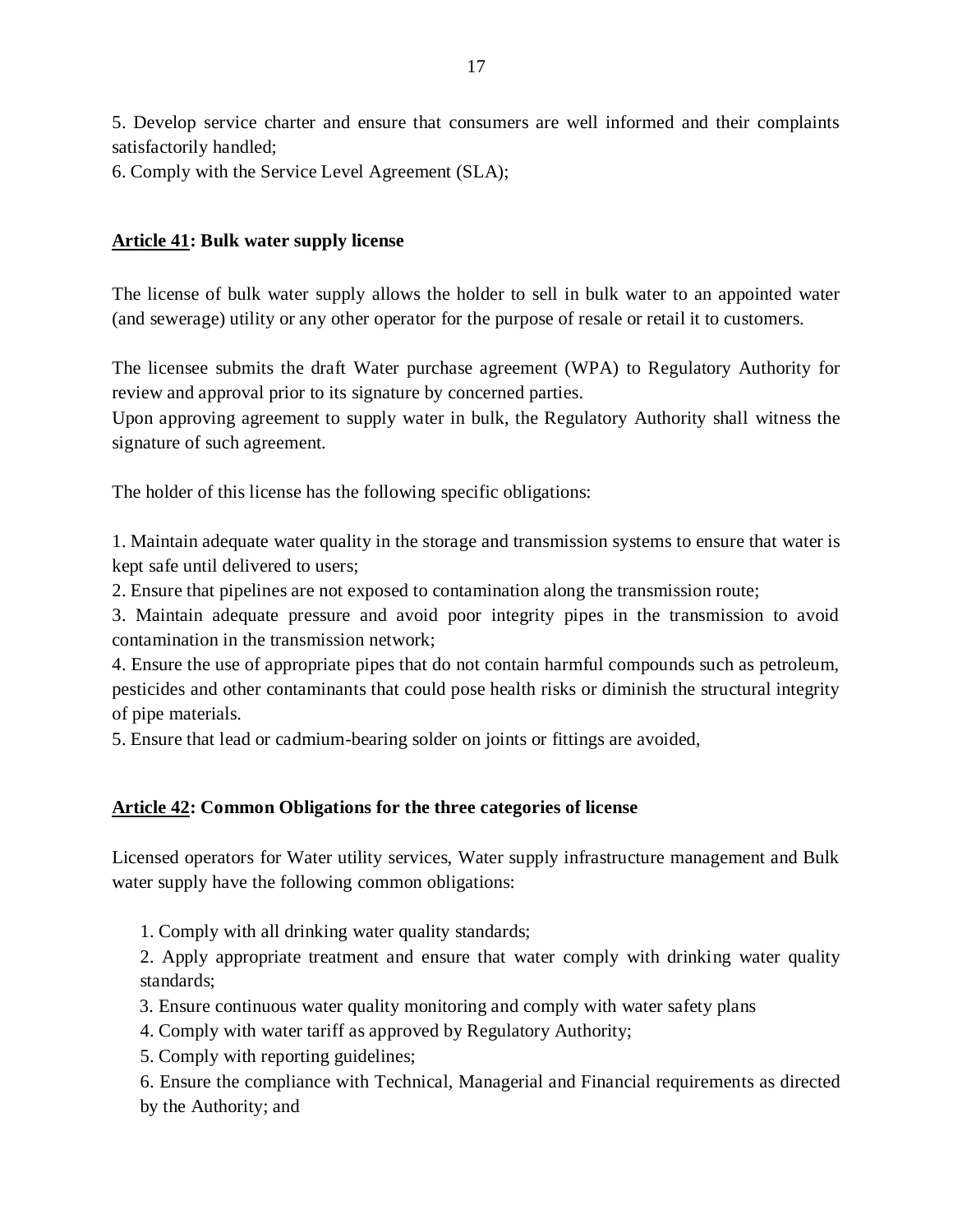7. Ensure that water infrastructures are adequately managed, operated and maintained.

#### <span id="page-17-0"></span>**Article 43: Transboundary water resale permit**

The permit for transboundary water resale activities is issued to an operator who carries out the service of selling water in another country by crossing the border.

### **Article 44: Specific Obligations for transboundary water resale operator**

The holder of the permit has the following obligations:

1. Maintain good hygiene practices to prevent any contamination of water during transportation;

2. Report to the Regulator all operations carried out on quarterly and annual basis and any information related to the transboundary water resale;

3. Ensure that water for transboundary resale is collected from a water treatment plant managed by a licensed operator to avoid any disturbance of the water distribution network.

4. Label the tank to be used for water transportation as follows 'Potable water/(Eau Potable/Maji Safi/Amazi Meza)

5. Document and keep proper records of the transboundary water operations in a well maintained logbook that shall include:

a. the quantity of water,

b. dates and times of delivery,

c. Certificate of disinfection performed.

### <span id="page-17-1"></span>**Article 45: Technical requirements for each category of a license and permit**

The applicants of above license types shall fulfill technical requirements for water supply as indicated in Annex 2 and the license shall be granted upon satisfaction of the Regulatory Authority with information provided by the applicants.

### <span id="page-17-2"></span>**Section 2: Requirements for license or permit application**

### <span id="page-17-3"></span>**Article 46: Application**

Any operator providing or seeking to provide water supply services shall apply to the Regulatory Authority for license or permit.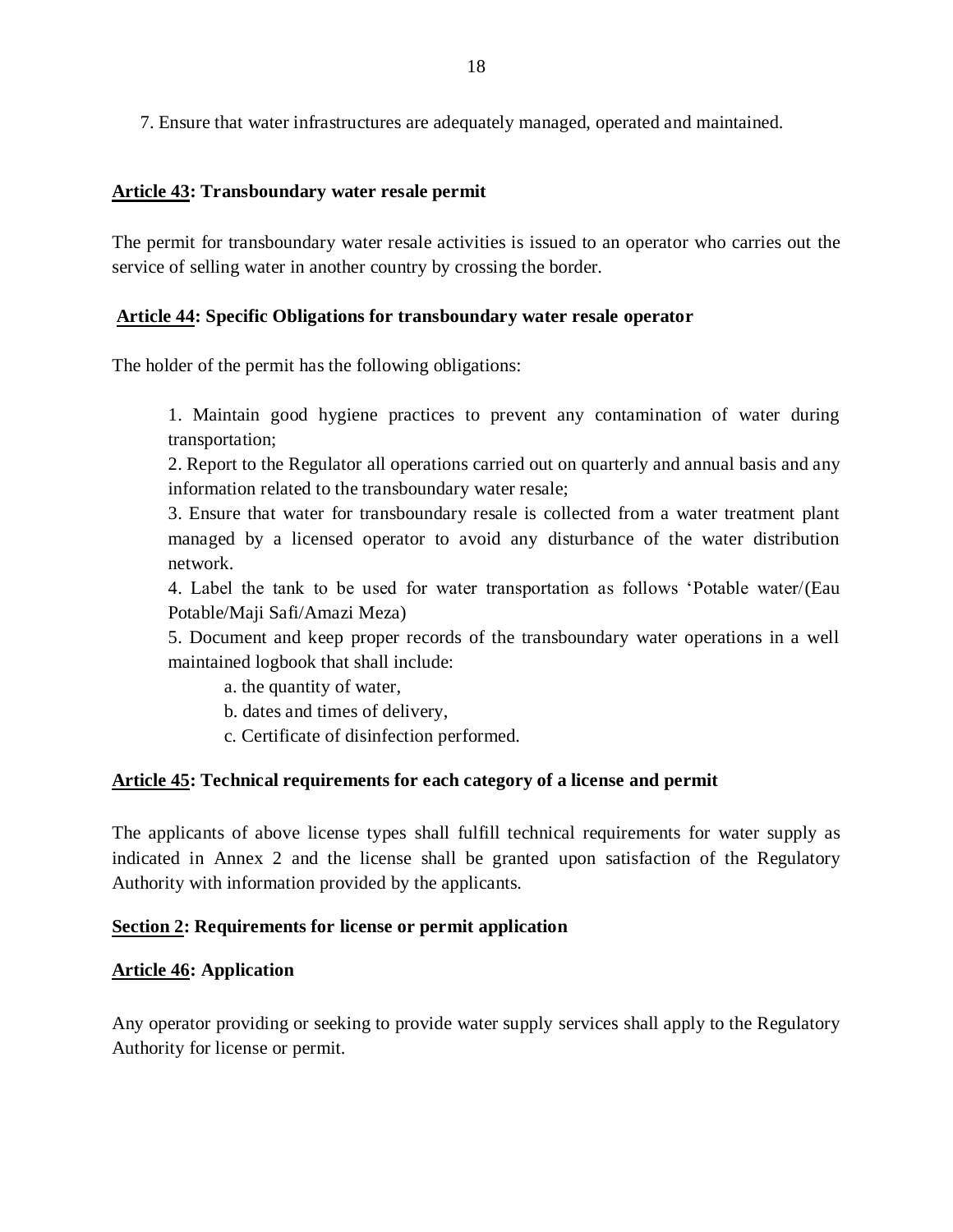The license application form, with all attachments, must be signed by the applicant or his/her authorized representative. The signatory party must sign a verification statement that all information provided to the Regulatory Authority in the application form is true and correct.

The applicant shall fulfil both administrative and technical requirements to be granted a license or permit applied for.

### <span id="page-18-0"></span>**Article 47: Administrative requirements for Water (and sewerage) utility license**

Any applicant for Water (and sewerage) utility license shall provide the following:

- a. Applicant's name and a list of applicant's affiliated companies;
- b. Applicant's internal organizational structure;
- c. A letter of license application addressed to the Director General of the Regulatory Authority specifying the type of license applied for;
- d. Well filled application form as provided by the Regulatory Authority;
- e. Domestic company registration certificate issued in Rwanda;
- f. Proof of payment of License application fee;
- g. Description of the geographic territory and map of the service area for which the applicant requests a license;
- h. Detailed list of current physical facilities to be covered by the license, with tables of the technical standards schemes and parameters of the facilities;
- i. Description of technical standards that will apply to any future construction or maintenance of physical facilities to be covered by the application;
- j. A business plan covering the duration of the license applied for, bearing in mind that an updated business plan shall be submitted every five (5) years to the Regulatory Authority for review;
- k. List of fixed assets by depreciation groups and the last annual statement of depreciation;
- l. A proposed quality of service improvement plan to address any service deficits;
- m. Description of any rights of way in possession by applicant;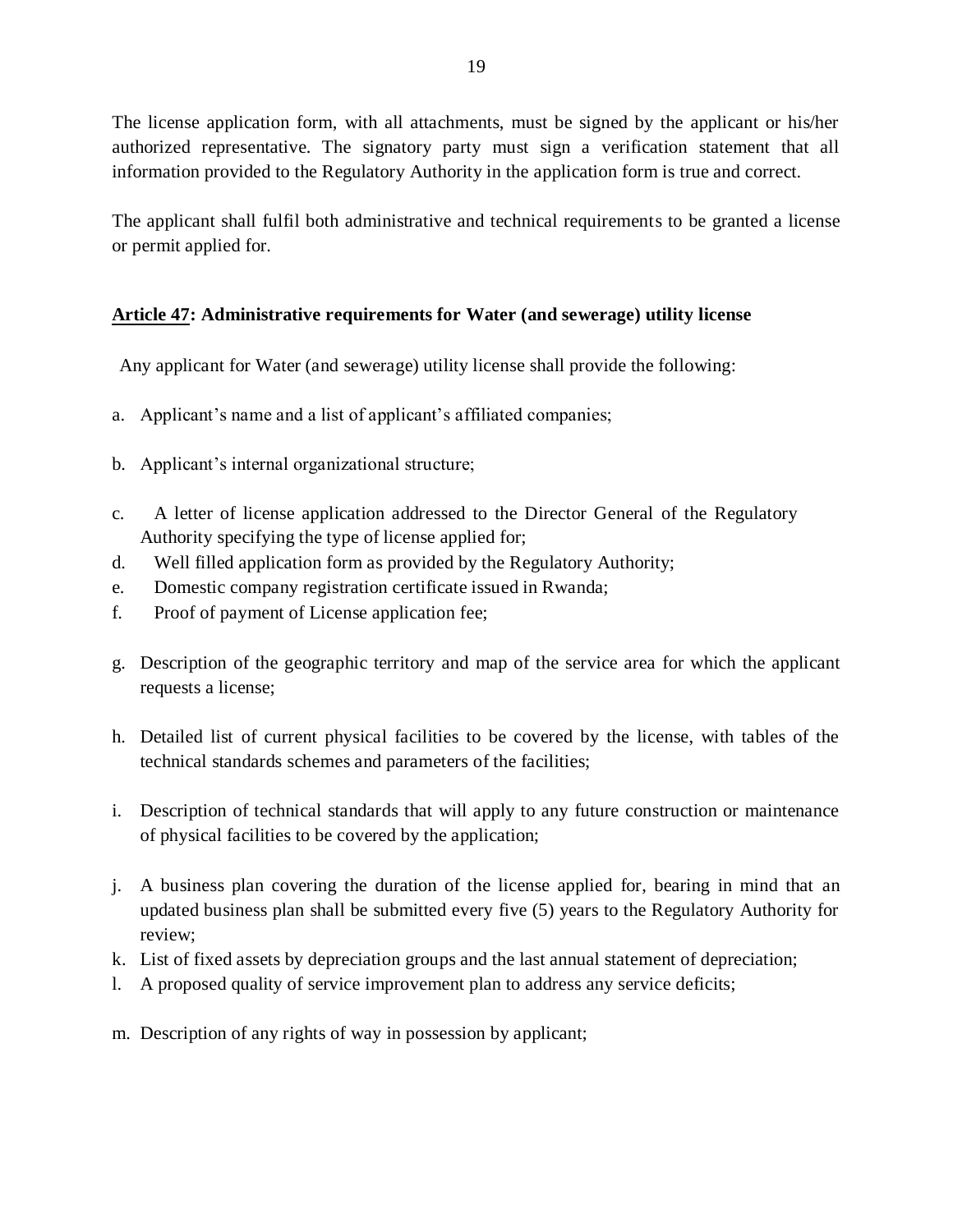- n. Certified copies of any contracts between applicant and third parties that directly affect the technical operation of the facilities;
- o. Copies of applicant's financial statements audited by an independent auditor for the previous three years for the existing companies and the initial balance sheet for newly formed companies;
- p. An inventory of all insurance held by the applicant on the facilities covered by the license application;

q. Any other information deemed necessary by the Regulatory Authority for decision making at any phase of the proceeding.

### <span id="page-19-0"></span>**Article 48: Administrative Requirements for Water supply infrastructure management license**

Any applicant for Water supply infrastructure management license shall provide the following:

- (a) A letter of license application addressed to the Director General of the Regulatory Authority specifying the type of license applied for;
- (b) A well filled application form as provided online by the regulatory Authority;
- (c) Domestic company registration certificate issued in Rwanda;
- (d) License application fee;
- (e) Business plan for five years;
- (f) Health and Safety Policy ;
- (g) Customer charter where applicable ;
- (h) A proof of ownership of at least one pick-up vehicle and two motorcycles;
- (i) Provide a list of personal protective equipment to be used;
- (j) Provide a proof of health insurances for staff;
- (k) Policy for protecting water sources;
- (l) Plan for water quality monitoring;
- (m)For simple water supply systems in rural areas a list detailing qualifications and competences of key staff including at least One (1) staff with a minimum level of A1 in Civil Engineering or Water and environmental Engineering, one (1) laboratory technician with Bachelor's degree in chemistry and one (1) accountant with a diploma A0 in Accounting or related fields;
- (n) For complex water systems in rural areas, provide a list detailing qualifications and competences of key staff including at least One (1) staff with a minimum level of A0 in Civil Engineering or Water and environmental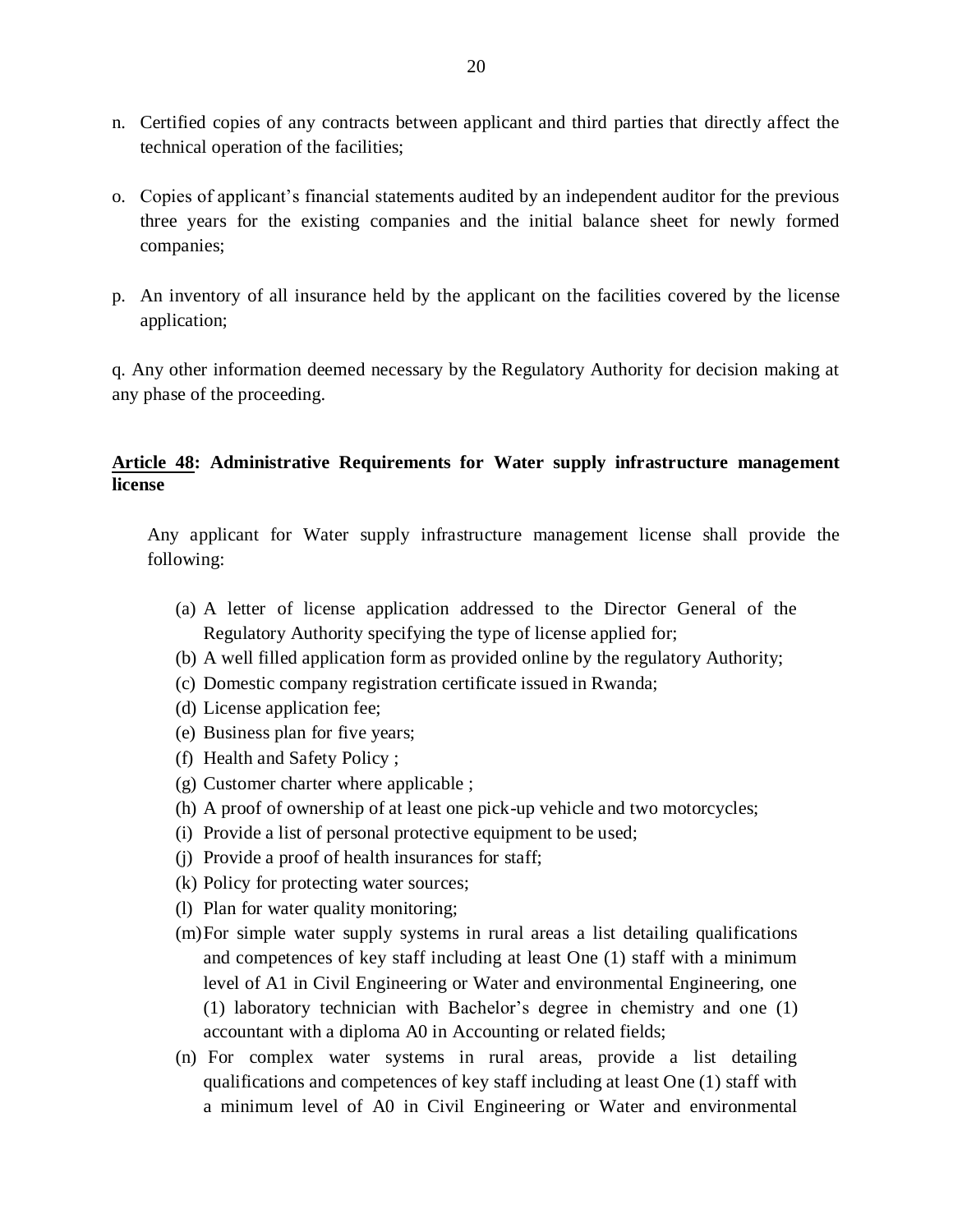Engineering, One (1) laboratory technician with Bachelor's degree in chemistry and One (1) accountant with a diploma A0 in Accounting or management;

- (o) Relevant agreement/MoU with Districts or any other owners of infrastructure;
- (p) Proof of ownership for water quality testing kits or agreement for water quality testing with a recognized Laboratory;
- (q) Any other additional and relevant information that the Regulatory Authority may require.

#### <span id="page-20-0"></span>**Article 49: Administrative Requirements for Bulk water supply license**

Any applicant for bulk water supply license shall provide the following:

- (a) A letter of license application addressed to the Director General of the Regulatory Authority specifying the type of license applied for;
- (b) Well filled application online form as provided by the regulatory Authority;
- (c) Domestic company registration certificate issued in Rwanda if required;
- (d) License application fee;
- (e) Health and safety policy;
- (f) Business plan for at least five (5) years
- (g) A copy of the Water purchase agreement (WPA) reviewed and approved by the Regulatory Authority prior to its signature by concerned parties;
- (h) Geographic location and project site layout of bulk water supply facilities;
- (i) Provide a details of bill of quantities(BOQ) and cost breakdown of proposed bulk water supply facility;
- (j) Description of water sources, water rights, water quantity, water quality, water safety plan and detailed treatment facilities information;
- (k) Copies of applicant's financial statements audited by an independent auditor for the previous three years for the existing companies and the initial balance sheet for newly formed companies;
- (l) Information on commercial and financial ( investment plan, projected balance sheet, projected cash flow statement as well as projected income and expenditure for five years;
- (m)Information on technical and managerial capacity to provide regulated services as indicated in annex 2;
- (n) A certificate of Environmental Impact Assessment issued by competent authority (if applicable);
- (o) Water abstraction permit issued by competent Authority(if applicable);
- (p) Any other information deemed necessary by the Regulatory Authority for decision making at any phase of the proceeding.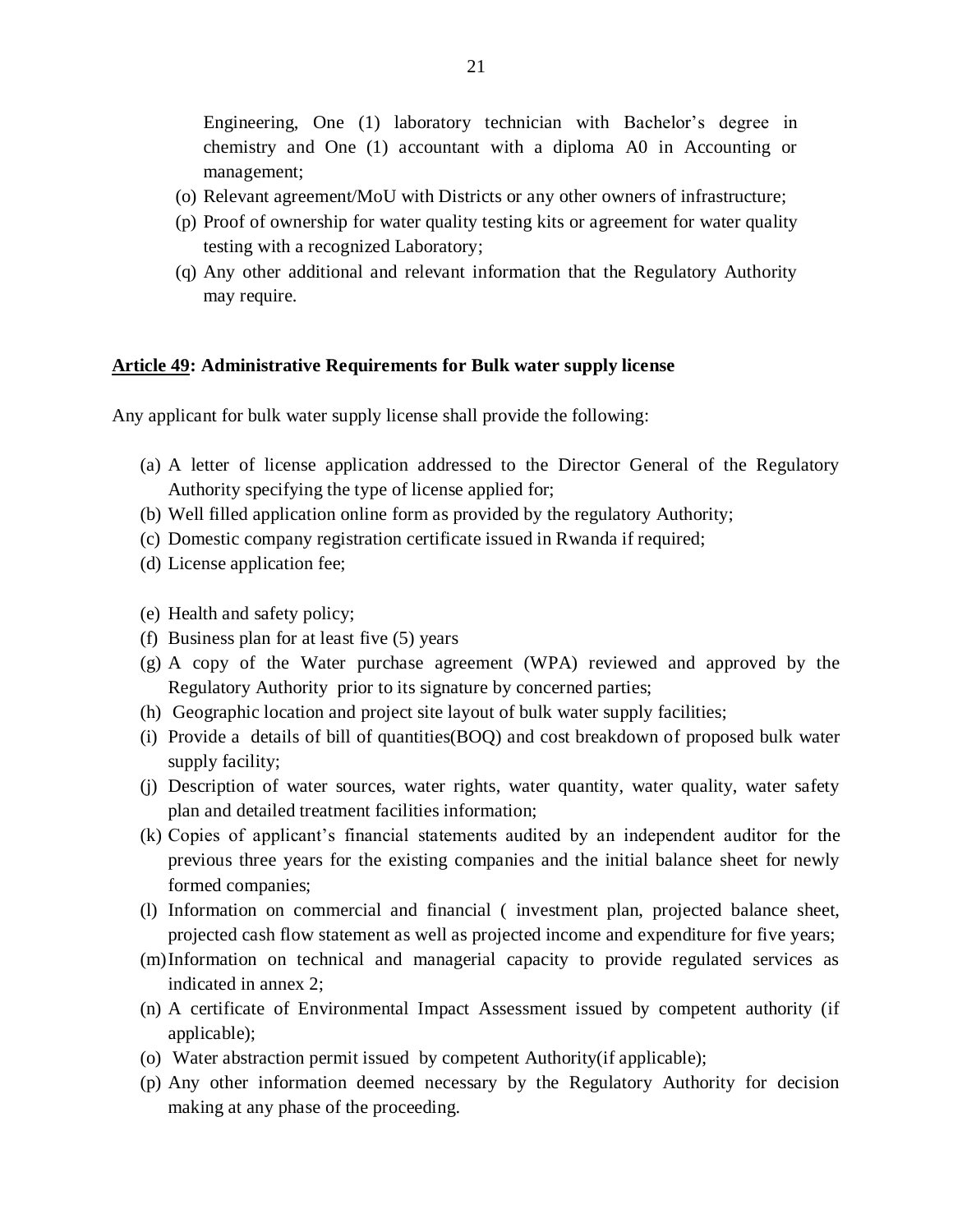#### <span id="page-21-0"></span>**Article 50: Administrative requirements for Transboundary water resale permit**

For the provision of transboundary water resale activities, the applicant shall meet the following requirements:

- (a) A letter of license application addressed to the Director General of the Regulatory Authority specifying the type of license applied for;
- (b) Well filled application online form as provided by the regulatory Authority;
- (c) Certificate of company/Cooperative registration in Rwanda;
- (d) License application fee;

(e) Copies of vehicle imatriculation certificate for water tank trucks to be used for water transportation;

(f) Copies of water purchase agreement for transboundary water resale with a licensed water supply operator;

(g) Any other relevant information that the Regulator may require.

### <span id="page-21-1"></span>**Article 51: Assessment of License Application**

The Regulatory Authority conducts a preliminary assessment of the license application to determine if the applicant has properly filled the application form and submitted all the required documents.

After the preliminary assessment, the Regulatory Authority shall conduct technical and financial assessment of the application in order to determine the technical and financial capacity of the applicant to provide water supply services.

If the application misses relevant information, the applicant shall be notified and requested to provide the missing information. Any incomplete license application shall lose its validity within fifteen (15) days following the official communication from the Regulatory Authority to the applicant requesting to provide the missing information.

### <span id="page-21-2"></span>**Article 52: Final Decision on license or permit application**

The Regulatory Authority may grant or refuse to grant the license or permit to the applicant based on administrative, technical and financial assessment of the application.

In the event that the Regulatory Authority determines to grant a license, it shall proceed to issue the same upon payment of the License or permit Fee. The applicant shall pay license within a period not more than thirty (30) days following the notification to pay the license/permit fee. After this period, the license /permit shall be cancelled.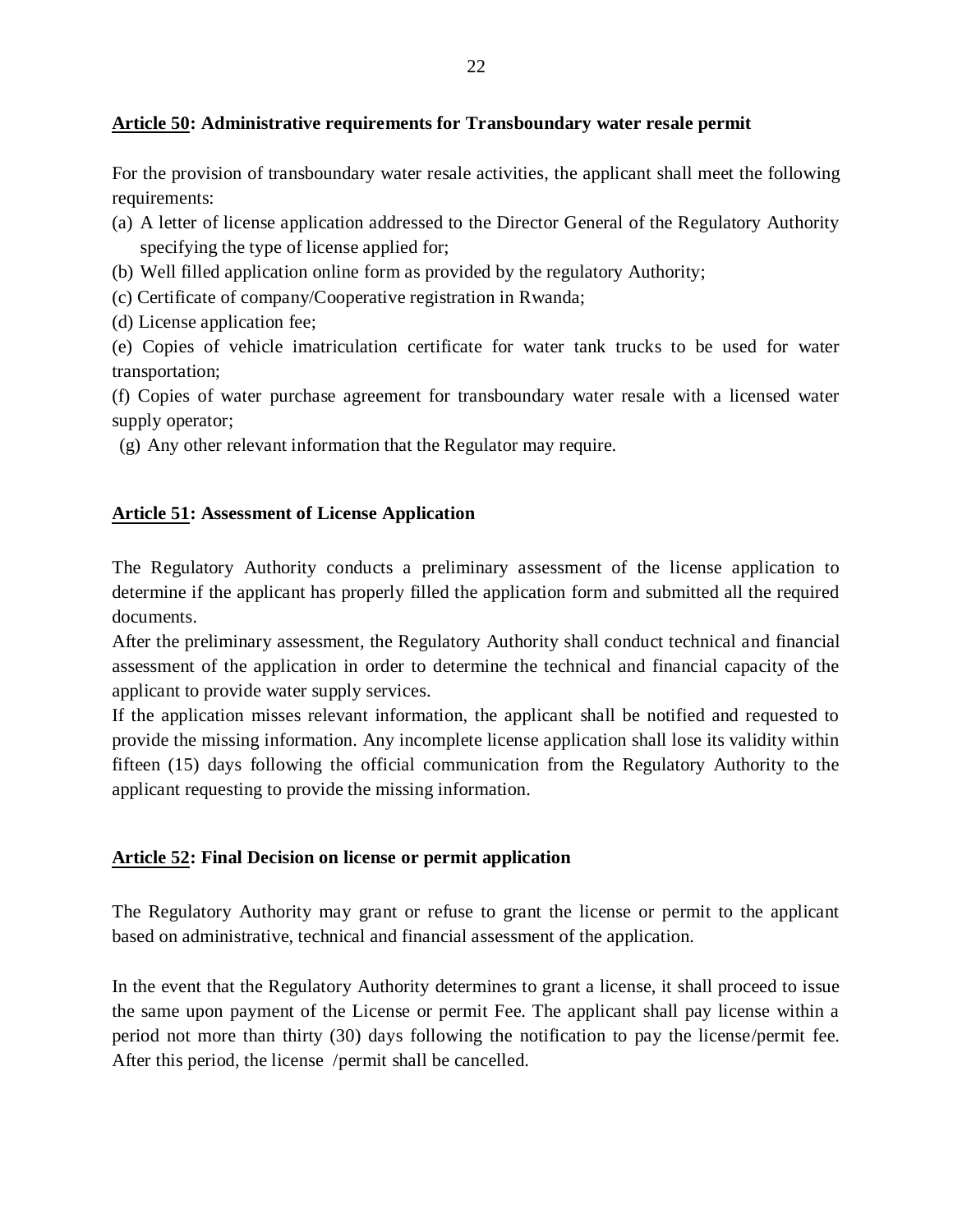In the event that the Regulatory Authority determines not to grant a License, it shall immediately notify the applicant in writing stating reasons for such refusal, which reasons may include but not limited to:

a) the fact that the application failed to meet administrative requirements, the minimum technical and financial requirements;

b) presentation of any false or misleading information in the license application;

c) previous applicant's records of disobeying orders and directives from the Regulatory Authority.

# <span id="page-22-0"></span>**Article 53: Criteria for license issuance**

The Regulatory Authority shall issue a license to an applicant that demonstrates the following:

- a. The applicant fulfills all technical, operational, safety and other conditions in accordance with applicable laws, regulations, and standards;
- b. The applicant has demonstrated the technical and financial capacity and readiness to perform all related activities applied for and to provide safe and reliable services in accordance with all applicable laws, regulations and standards;
- c. The applicant has sufficient employees with appropriate qualifications to perform their duties;
- d. The applicant has demonstrated the capacity to provide accounting reports and other financial information required by the Regulatory Authority in the format and detail prescribed;
- e. The applicant and key members of management have not been found liable for any significant civil or criminal violation of economic or environmental law or any other law related to fraud in Rwanda as well as in another country;
- f. The applicant has not had a license revoked or found liable for significant license violations in Rwanda or another country within the past ten (10) years;
- g. The applicant fulfills all established criteria for protection of environment;
- h. The applicant has the right, title and interest to conduct the proposed activities on the site selected, or can obtain such right, title and interest through expropriation proceedings;
- i. The applicant has demonstrated that he/she will comply with all applicable laws and other regulations, including but not limited to, the Regulatory Authority regulations and decisions;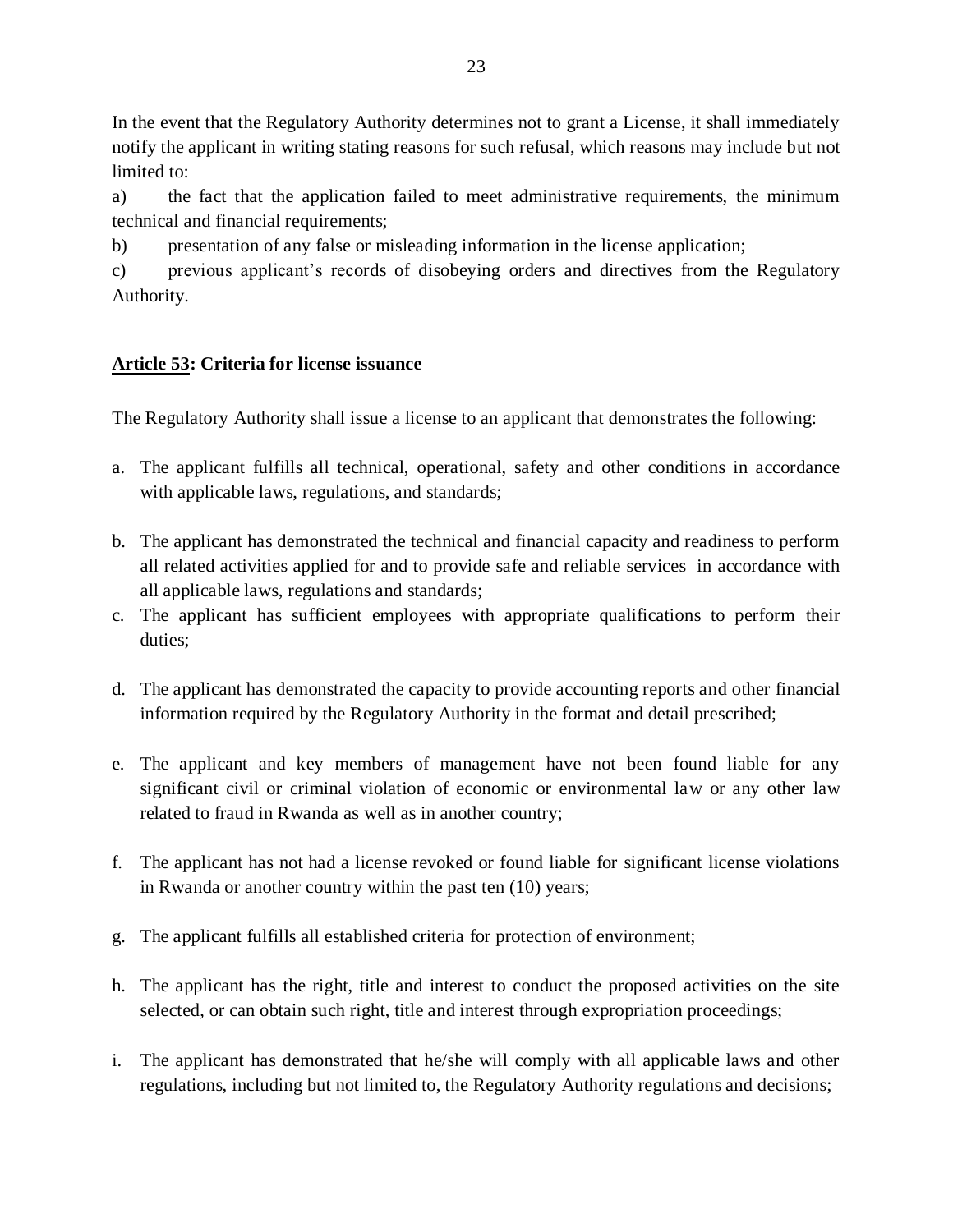- j. Any other substantive criteria that the Regulatory Authority finds needful to fully protect the public health, safety and welfare; and
- k. The license shall be issued upon the payment of initial and license fee prescribed in annex 2.
- l. The applicant shall collect the license within a period of thirty (30) days following the notification of issuance of license. After this period, the license shall lose its validity.

### <span id="page-23-0"></span>**Article 54: Reasons for rejection of License Application**

The Regulatory Authority shall reject a license application when it is found that:

- 1. The application was incomplete and the requested information was not submitted within the deadline set by the Regulatory Authority;
- 2. The applicant failed to demonstrate that he/she could meet the criteria for license issuance;
- 3. The applicant failed to demonstrate the technical or financial capacity to carry out the licensed services;
- 4. The applicant has a history of significant criminal, civil, or license violations for economic, environmental, or fraudulent acts within Rwanda or other countries;
- 5. Members of the applicant's management have a history of significant criminal, civil, or license violations for economic, environmental, or fraudulent acts within Rwanda or other countries;
- 6. The applicant does not have sufficient right, title and interest to conduct the licensed services;
- 7. The applicant failed to comply with the Regulatory Authority orders, information requests, or other decisions during a prior license term;
- 8. The applicant failed to pay an application fee or regulatory fee due the Regulatory Authority under the previous license;
- 9. The applicant is in, or about to enter into insolvency, bankruptcy or liquidation; or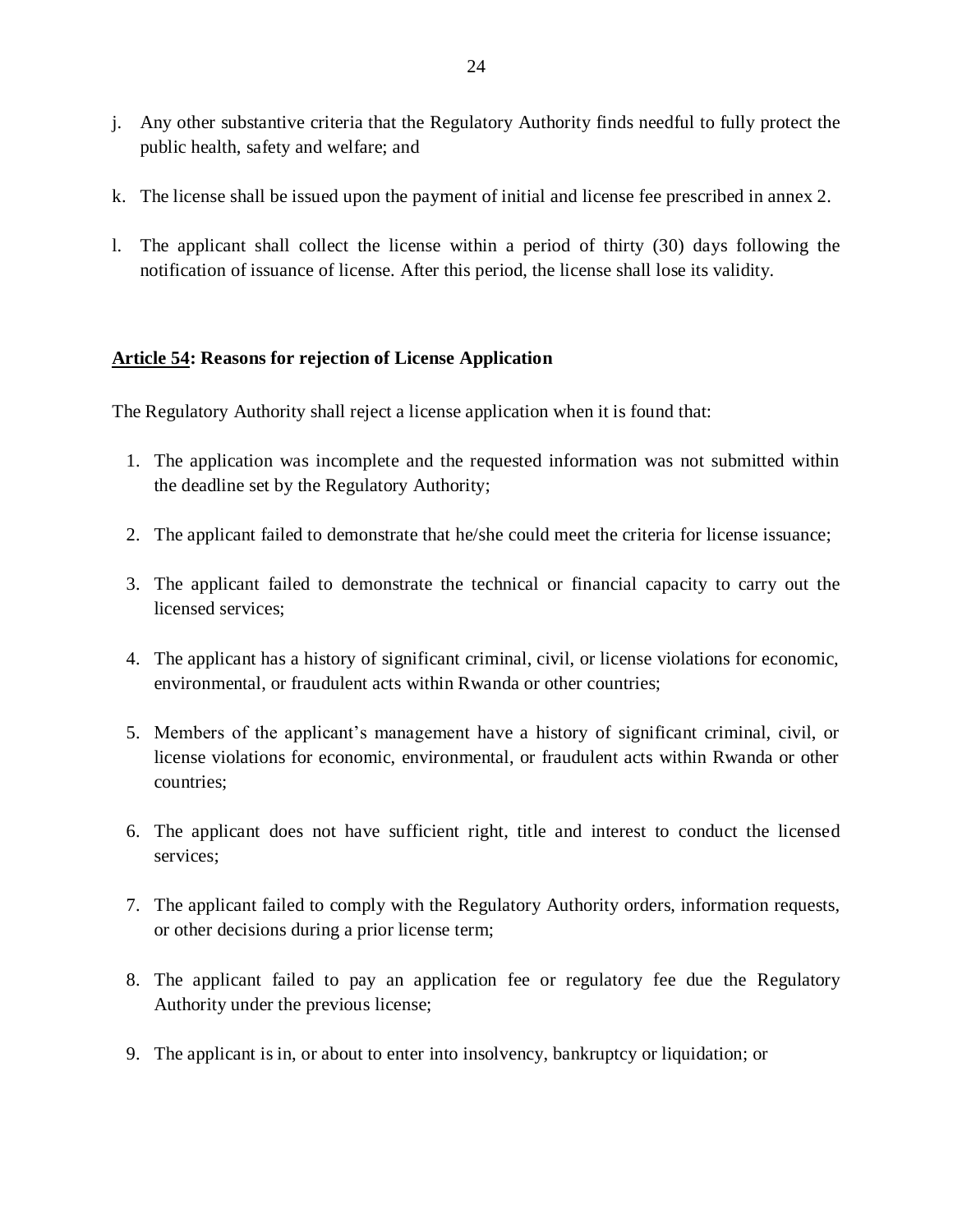10. The applicant failed to provide any other information the Regulatory Authority determines necessary to protect the public health, safety and welfare.

### <span id="page-24-0"></span>**Article 55: Validity of the Licenses /permit**

The Regulatory Authority shall issue a license for a defined period of time, for not less than five (5) years and not more than fifteen five (15) years;

The validity of licenses or permits issued in water supply depends on their categories and is fixed as follows:

- a. The validity of Water utility license is fifteen (15) years;
- b. The validity of Water supply infrastructure management license is five (5) years;
- c. The validity of Bulk water supply license is fifteen (15) years, and
- d. The validity of Transboundary water resale permit is two (2) years

### <span id="page-24-1"></span>**Article 56: License or permit Renewal**

The licensee shall apply for license renewal at least sixty (60) days before the expiration of the valid license.

The license renewal proceeding shall be subject to the same procedures as new license application. The licensee shall provide an execution report of the business plan and the proof of payment of the annual turnover for the previous years.

The license renewal application shall not be considered if the applicant is not complying with all the requirements as prescribed in this regulation.

### <span id="page-24-2"></span>**Article 57: License transfer**

The transfers of licenses, including direct or indirect sale, assignment, conveyance, lease or other transfer of assets or activities subject to a license to a different individual or institution shall be subject to a prior written approval of the Regulatory Authority.

Such approval shall be granted after consideration of the matter and if the proposed transferee meets all the conditions for granting the relevant license.

Failure to comply with such requirements shall lead to license sanctions provided for in the annex 3of this regulation.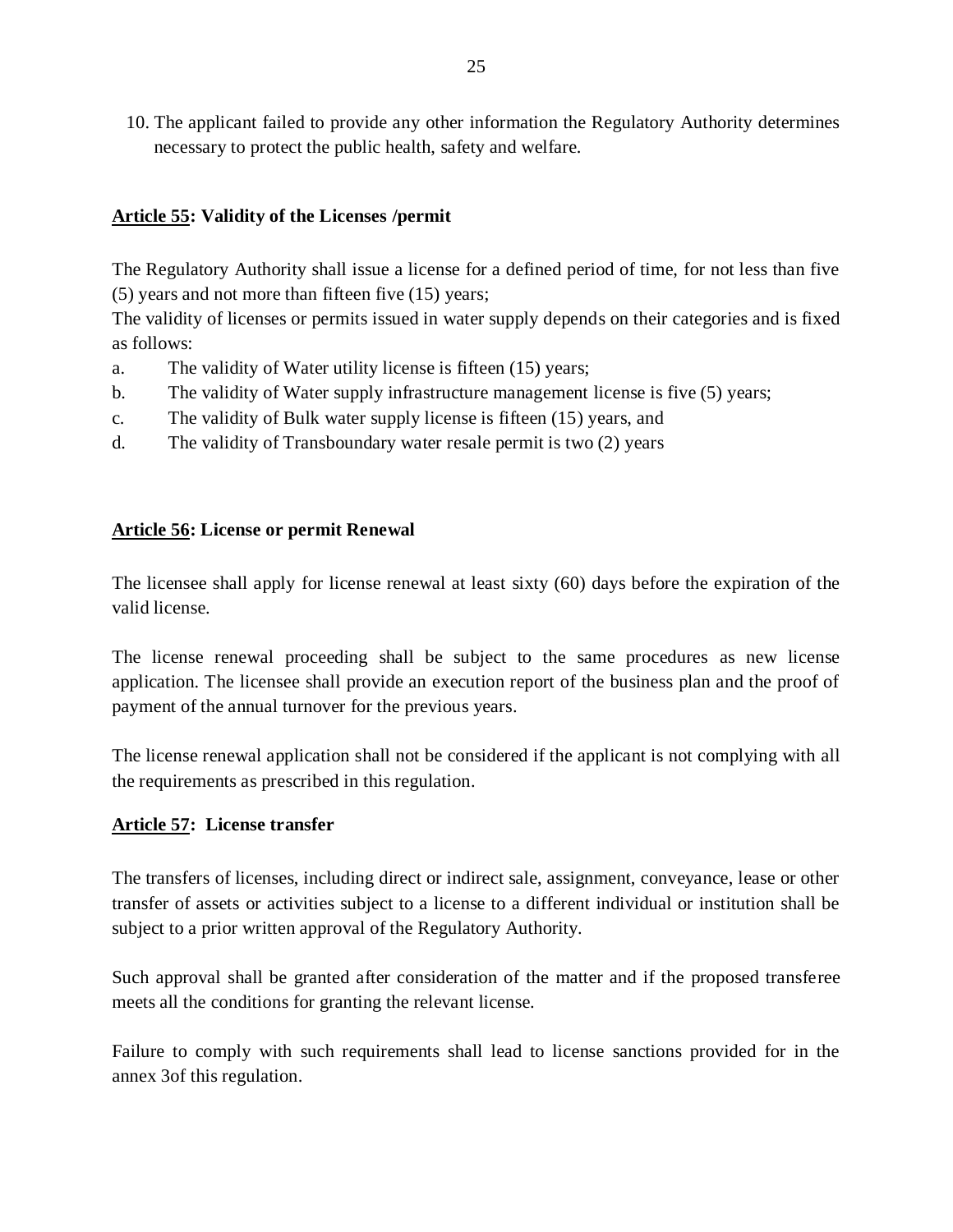#### <span id="page-25-0"></span>**Article 58: Procedures for license transfer**

A license transfer proceeding is initiated by the licensee. Until the Regulatory Authority has issued an approval of the transfer, no licensee may attempt to transfer its license to another person.

A license transfer proceeding shall be conducted in the same manner as review of a license application. The transferee shall be considered as the licensee.

The duration of the license and the license terms and conditions shall remain the same, unless the license transferee requests a license modification as part of the transfer proceedings.

## <span id="page-25-1"></span>**Article 59: License Modification**

A license modification may be initiated by the Regulatory Authority or by the request of the licensee.

The Regulatory Authority may modify a license before the expiration of the license term when it determines that a modification of the license is needed in order to respond to:

- a. The inability of the licensee to comply with existing laws and regulations;
- b. To overcome events beyond licensee's control;
- c. Changes in the ownership or organizational status of the licensee or shareholding.

### <span id="page-25-2"></span>**Article 60: Suspension of Licence**

The Regulatory Authority may suspend a License in the event that it determines that the Licensee has failed to carry out its obligations as provided in this regulation.

The Regulatory Authority shall commence a license suspension proceeding by sending written notice to the licensee requiring the licensee to comply with laws and regulations.

If during the course of the suspension proceedings, the Regulatory Authority is not satisfied with the explanations, it can suspend or revoke the license.

The Regulatory Authority shall make a decision to suspend any category of license upon a determination of any of the following: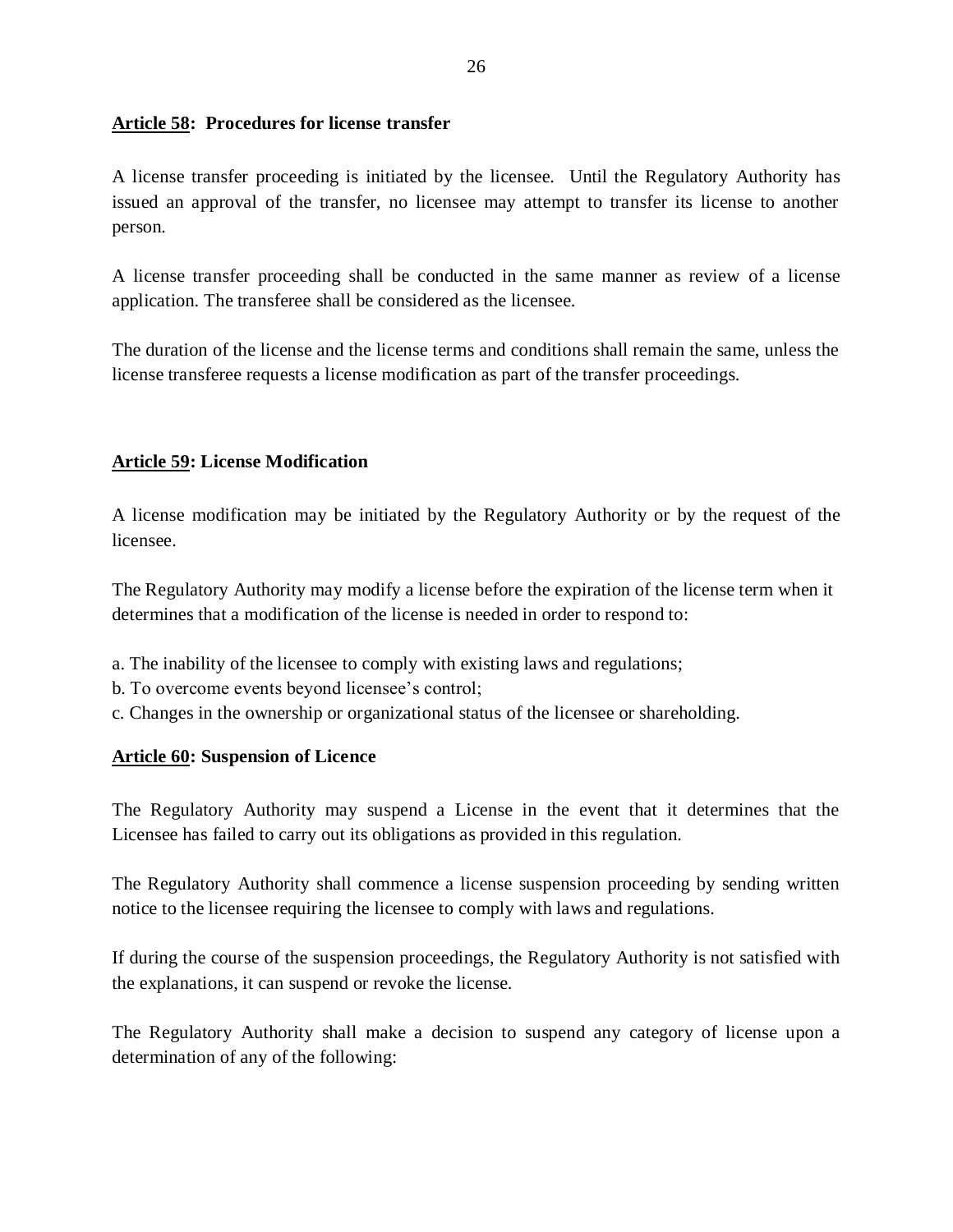1. The application for the subject license or any other material submitted to the Regulatory Authority as part of the license application review included false information;

2. The licensee has falsified any record required to be maintained pursuant to this regulation or any license or order issued pursuant thereto;

3. The licensee committed a second violation of the same provision of this regulation or any license or order issued pursuant thereto;

The Regulatory Authority shall suspend a license in accordance with the provisions of this regulation as follows:

The minimum duration of the suspension shall be six (6) months;

A suspension shall terminate only upon a finding that the following requirements have been satisfied:

i. The minimum duration of the suspension has elapsed;

ii. The licensee has addressed all violations upon which the suspension was based;

iii. The licensee has submitted a written request to the Regulatory Authority to terminate the suspension.

The written request shall include documentation demonstrating that the requisite corrective action has been implemented.

License suspension may also be requested by the licensee in the event he/she intend to stop the licensed activity for a period not less than 6 months. The request for license suspension shall indicate the reason of such suspension and the duration of suspension.

License suspension takes effect from the date the suspension has been approved by the Regulatory Authority.

From that period, the licensee shall not operate or provide any service he/she was authorized for.

### <span id="page-26-0"></span>**Article 61: Revocation of Licence**

The Regulatory Authority may revoke the License for any type of activity if the Regulatory Authority determines that the licensee:

a) has committed a subsequent violation of the provisions of these regulations or any license obligations;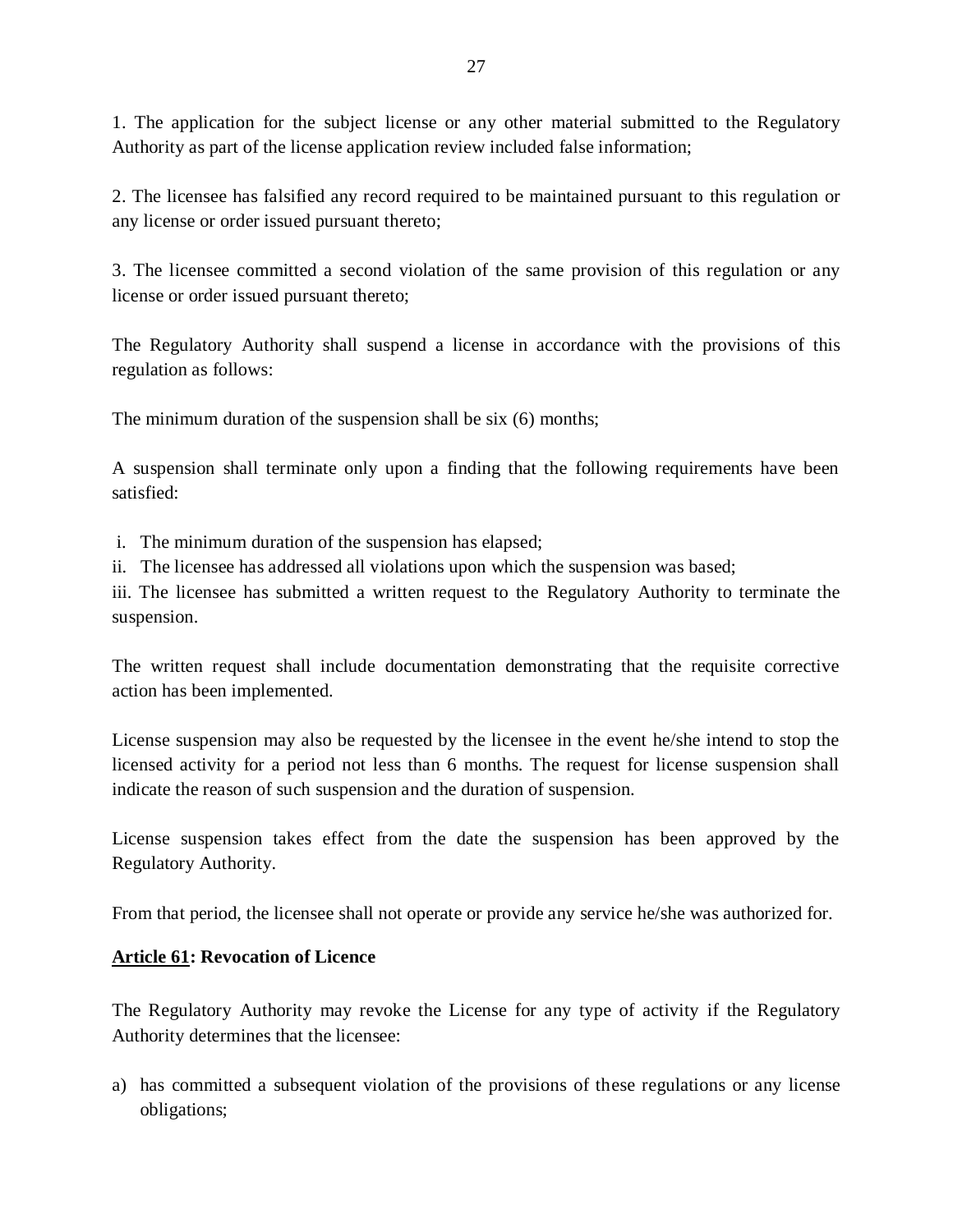- b) has failed to correct any condition for which a license has been suspended pursuant to this regulation;
- c) has committed violation (s) which the Regulatory Authority determines that it has caused substantial harm to the public;
- d) has failed to comply with license terms and conditions;
- e) has abandoned the licensed activities;
- f) Failed to provide the Regulatory Authority with monitoring and reporting data required by the license or failure to cooperate with the Regulatory Authority inspection and audits;
- g) provided false or inaccurate information that may materially affect the decision of the Regulatory Authority;
- h) The Licensee's failure to provide the Regulatory Authority timely access to its facilities for audit and inspection purposes and to licensee records;
- i) is declared bankrupt by the competent Court
- j) Licensee's failure to pay the Regulatory Authority's regulatory fees.

Any person whose license has been revoked more than once shall be ineligible for admission to any other re-application.

When the license or permit is revoked, the licensee or authorization holder must cease to provide water supply services immediately upon the decision of license revocation and must returns the license or permit to the Regulatory Authority.

#### <span id="page-27-0"></span>**Article 62: Procedure for License revocation**

A license revocation process is conducted in the following manner:

- 1. The Regulatory Authority commences a license revocation process by sending a written notice to the licensee describing the reasons for the revocation and advising the licensee to submit its written representations before proceeding to take a final decision;
- 2. If the Regulatory Authority considers it necessary, or if the licensee so requests, the Regulatory Authority may also offer the licensee an opportunity to make oral representations.
- 3. After the expiry of the period allowed for the representations, the Regulatory Authority will consider all of the information, evidence and representations submitted to it and make its decision. The decision of the Authority is final and binding.
- 4. The decision of the Regulatory Authority must be communicated in writing to the licensee.
- 5. If during the course of the revocation proceedings, the licensee cures the violation that gave rise to the revocation proceedings, the Regulatory Authority may, in its sole discretion, terminate the license revocation proceeding.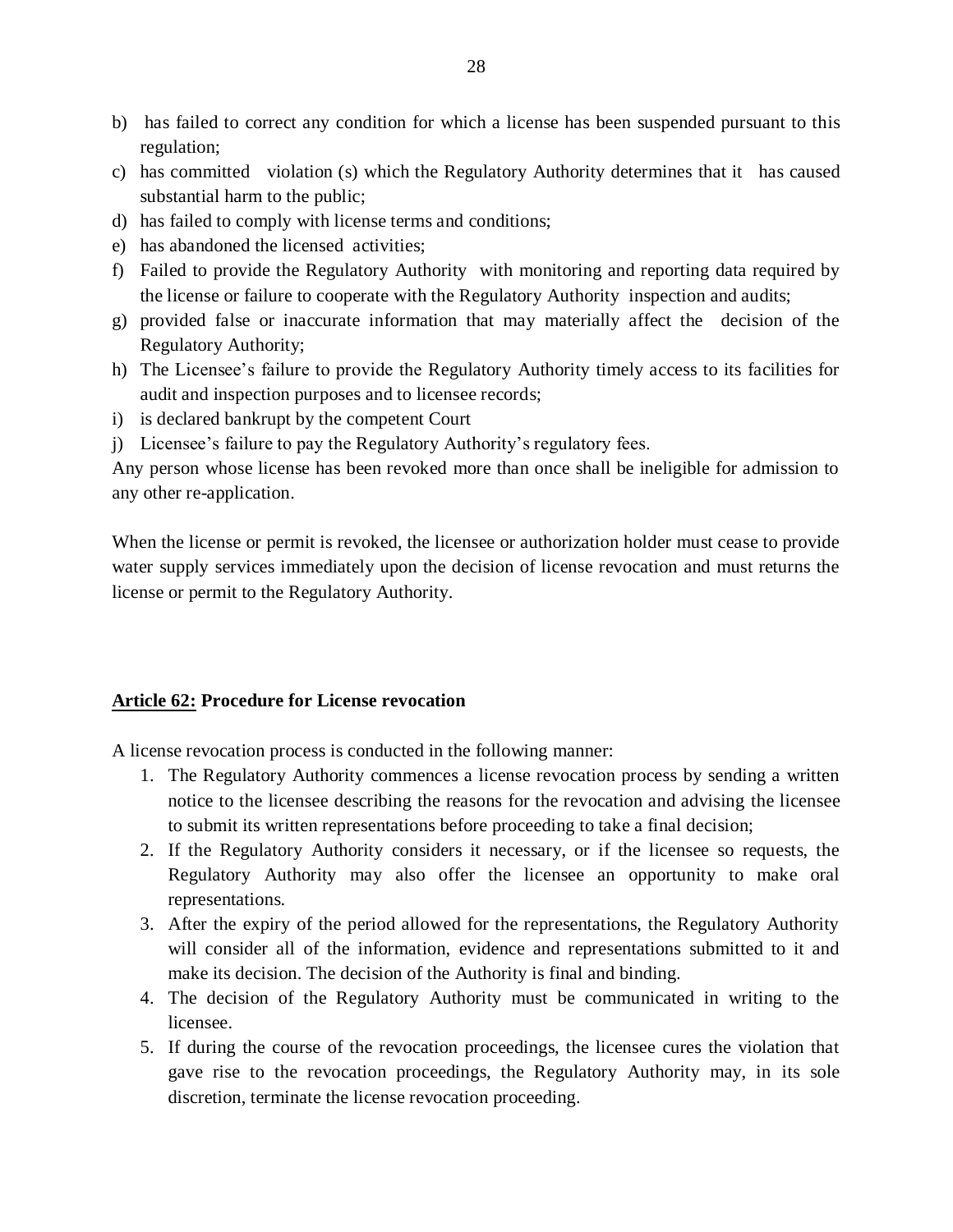#### <span id="page-28-0"></span>**Article 63: Appeal on license matters**

Where the applicant is not satisfied with the decision of the Regulatory Authority the applicant may appeal against that decision.

The Regulatory Authority decisions shall remain effective pending a final judicial decision on the appeal.

#### <span id="page-28-1"></span>**Article 64: Loss of license**

The licensee must notify the Regulatory Authority about the loss of license and request for the duplicate within fifteen (15) days following the day the license has been lost;

The application for duplicate shall include the following:

- (i) the application letter addressed to the Director General of RURA;
- (ii) certificate of loss provided by a competent authority;
- (iii)The request for license duplicate shall be subject to the payment of application fee;
- (iv)The conditions of the license duplicate remain the same as the original license.

#### <span id="page-28-2"></span>**Article 65: License fees**

The license fees to be applied depend on the category of the License applied for as attached in annex one (1) of these regulations.

#### <span id="page-28-3"></span>**Section 3: Rights and Obligations of the Licensees**

#### <span id="page-28-4"></span>**Article 66: Rights of licensee**

Under these regulations, the Licensee has the following rights:

- a. To solely and exclusively provide water services in its service area;
- b. To make customers pay for the provision of water services in proportion to their consumption;
- c. To apply for tariff review to the Regulatory Authority and set out the reasons for such change. The tariff adjustment proposal should be submitted three months (3) prior to the proposed effective date to allow the Regulatory Authority to perform any cross-check;
- d. To enter premises and properties within the service area to inspect and install services;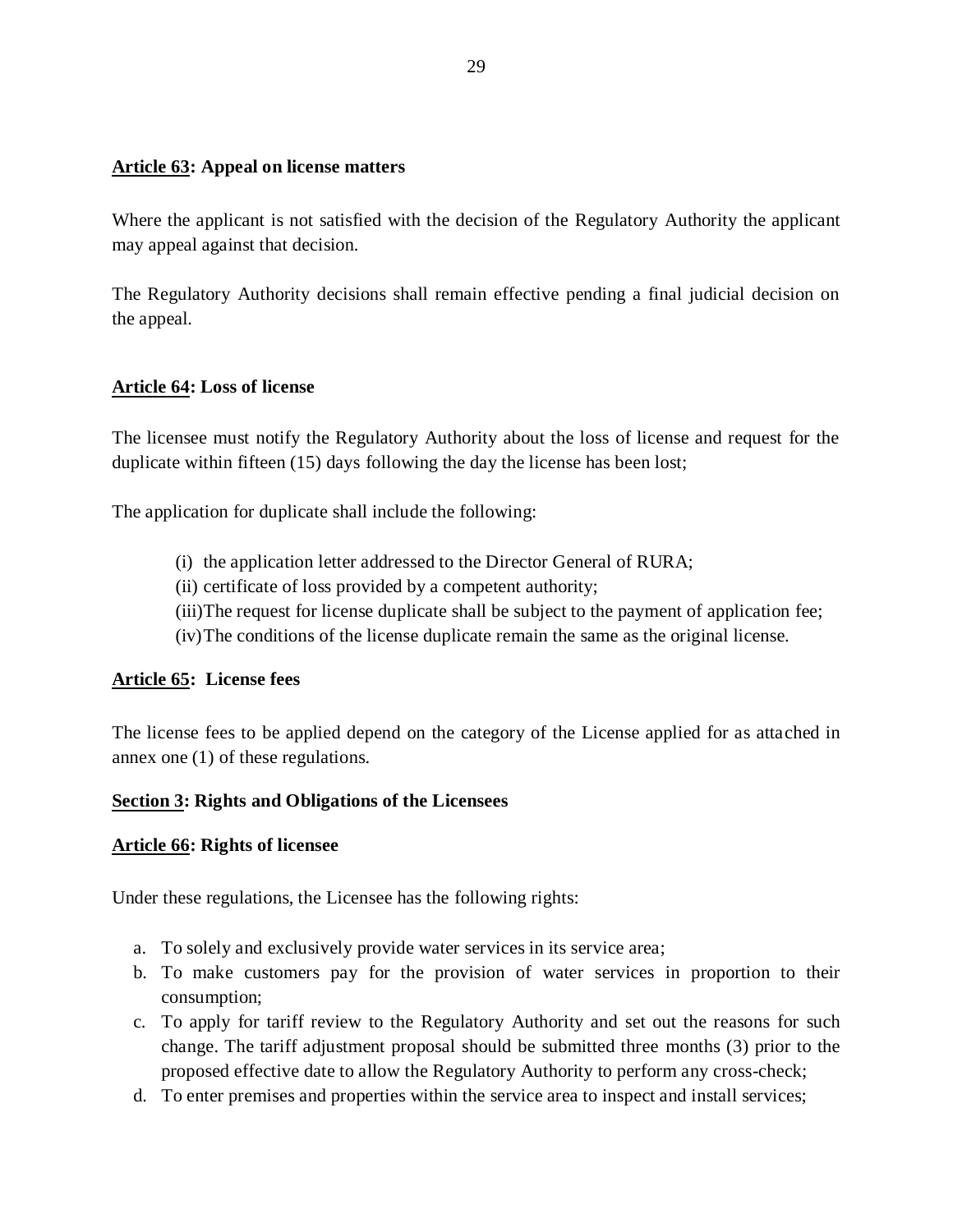- e. To abstract water and control discharges to sewers and make discharges to watercourses according to environmental regulations;
- f. To manage, use and operate assets without undue interference;
- g. To take legal action for breach of obligations by customers and other persons causing damage or adversely affecting the services;
- h. To contract out services including management, administration and repair and maintenance to independent contractors but the provider shall remain responsible to the licensee for the provision of water services.

These conditions and provisions shall in no way be deemed to prevent or stop the Licensee from complying with all relevant provisions of relevant laws.

#### <span id="page-29-0"></span>**Article 67: Obligations of the Licensee**

The Licensees shall have the following obligations:

- a. To supply potable water and depending on the type of license provide effective sanitary removal of sewage in the service area in accordance with relevant standards and guidelines issued by the Regulatory Authority;
- b. To prevent any deterioration of water quality during transport and distribution of water;

c. To ensure that all water service facilities and infrastructure are well managed, operated and maintained;

d. To pay the licensee fee and all regulatory levies;

e. To provide to the Regulatory Authority the annual financial statements and balance sheet;

f. To open a deposit account that shall be used to receive customer deposits upon initiation of service and to refund customers their deposits after termination of service;

g. To create and implement an Asset Management Plan and Procedures for Maintenance Services to provide for the efficient routine and preventative maintenance of the assets and facilities,

h. To ensure that all necessary technical, commercial, financial and administrative functions are performed in a commercially manner and that the service is provided according to cost recovery principles set out in the tariff adjustment guideline issued and set by the Regulatory Authority,

i. To obtain approval from the Regulatory Authority for charging tariffs and to apply them according to guidelines issued by the Regulatory Authority;

- j. To obtain all necessary licenses, permits and warranties under law before carrying out its obligations;
- k. To employ qualified and competent personnel to ensure that tasks subjected to health risks and safety of persons are avoided;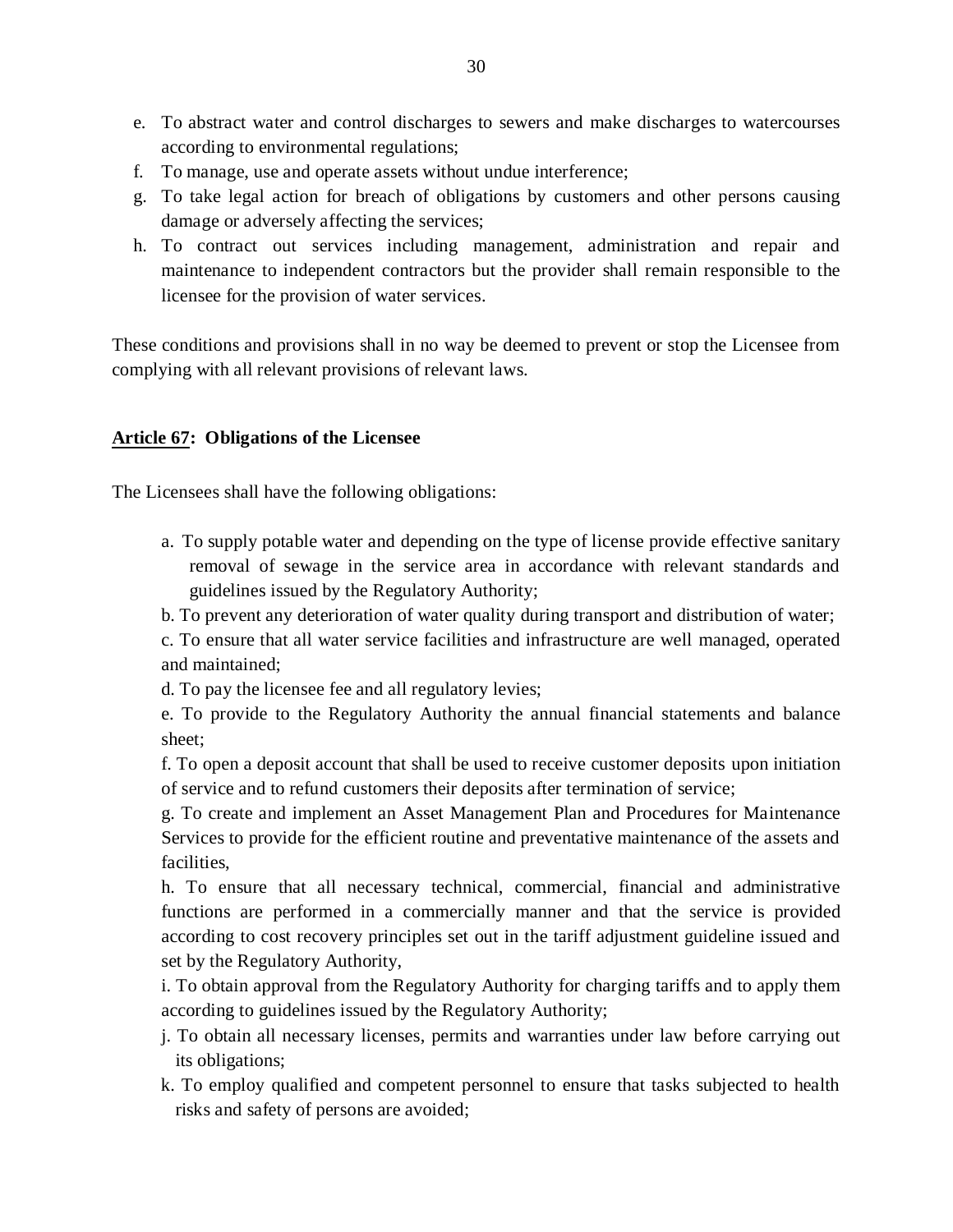- l. To enhance the skills and competency of personnel through a well elaborated training program;
- m. To increase the service coverage according to the national policy and strategy;
- n. To maintain an updated information system;
- o. To prepare and review the business plan and finance activities; and
- p. To comply with quarterly and annual reporting obligations and any other reporting as prescribed by the Regulatory Authority.

#### <span id="page-30-0"></span>**CHAPTER VI: MONITORING OF WATER SUPPLY SERVICE PROVISION**

#### <span id="page-30-1"></span>**Section one: Monitoring**

#### <span id="page-30-2"></span>**Article 68: Auditing and Inspections**

The Regulatory Authority may perform physical inspections of the license holder's facilities and corporate records on license holder's premises. These inspections may be conducted on an announced and unannounced basis. The inspections and audits shall be conducted during normal business hours, except when the Regulatory Authority has a reasonable basis to believe that noncompliant activities are occurring outside of normal business hours.

The Licensee shall always fully cooperate with the Regulatory Authority and provide any necessary information during investigation and shall ensure the accuracy of the provided information.

#### <span id="page-30-3"></span>**Article 69: License Monitoring**

The Regulatory Authority shall monitor the performance of each license holder for compliance with all terms and conditions of the license

#### <span id="page-30-4"></span>**Section 2: Enforcement**

#### <span id="page-30-5"></span>**Article 70: Compliance with laws and regulations**

The licensed operator shall comply with the provisions of this regulation and other laws and regulations governing water supply service provision.

The non compliance with provisions set out in this Regulation as well as license terms and conditions shall lead to regulatory measures to remedy the failure within a specified period of time and/or administrative sanctions.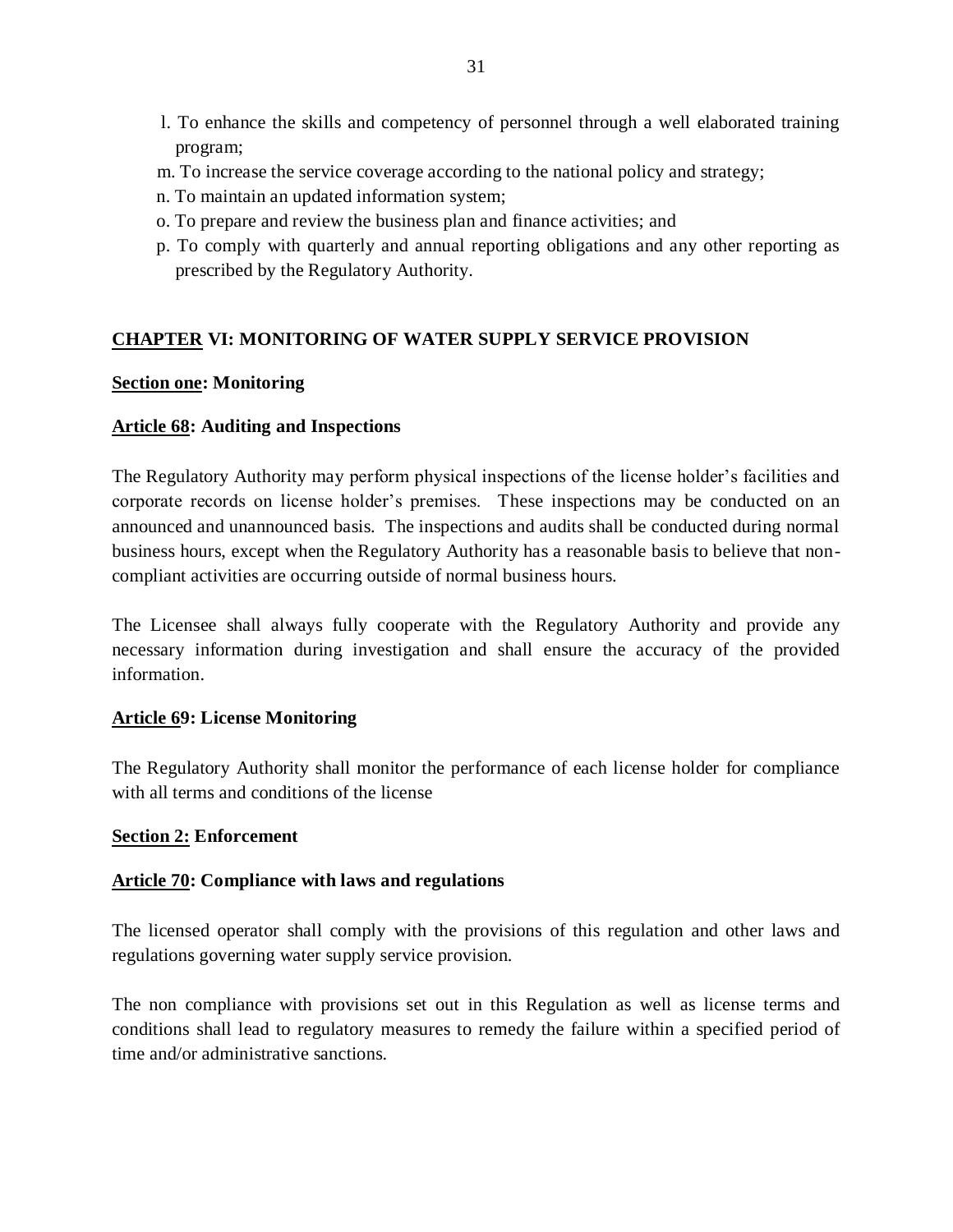#### <span id="page-31-0"></span>**Article 71: Enforcement Action**

If the Regulatory Authority determines that the licensee has failed to comply with any term or condition of the license and/or the provisions of these regulations, the Regulatory Authority shall send a written warning to the licensee including a deadline for correction of the alleged violation.

If the license holder, after reception of the warning from the Regulatory Authority, does not cure the alleged non-compliance, the Regulatory Authority may open a license enforcement proceeding, which may consist of monetary sanctions, license modification, suspension or revocation.

If the licensee cures the violation following reception of the Regulatory Authority notice, the Regulatory Authority may still commence a license enforcement proceeding in order to impose financial sanctions or license modification, suspension or revocation in order to address the historic violation.

The faults and administrative sanctions are provided under annex three (3) of this Regulation.

### <span id="page-31-1"></span>**CHAPTER VII: TRANSITIONAL AND FINAL PROVISION**

#### <span id="page-31-2"></span>**Article 72: Transitional provision**

All existing licensees for water service provision have 6 months to comply with these regulations.

#### <span id="page-31-3"></span>**Article 73: Repealing provision**

The regulation n°002/RB/WAT-EWS/RURA/015 of 23/09/2015 governing water supply services in Rwanda are hereby repealed;

#### <span id="page-31-4"></span>**Article 74: Commencement**

These regulations shall come into force on the date of approval and signature by the chairperson of the Regulatory Board.

**Done at Kigali, -------/ -------/ 2021**

**Dr Ingance GATARE Chairperson of the Regulatory Board**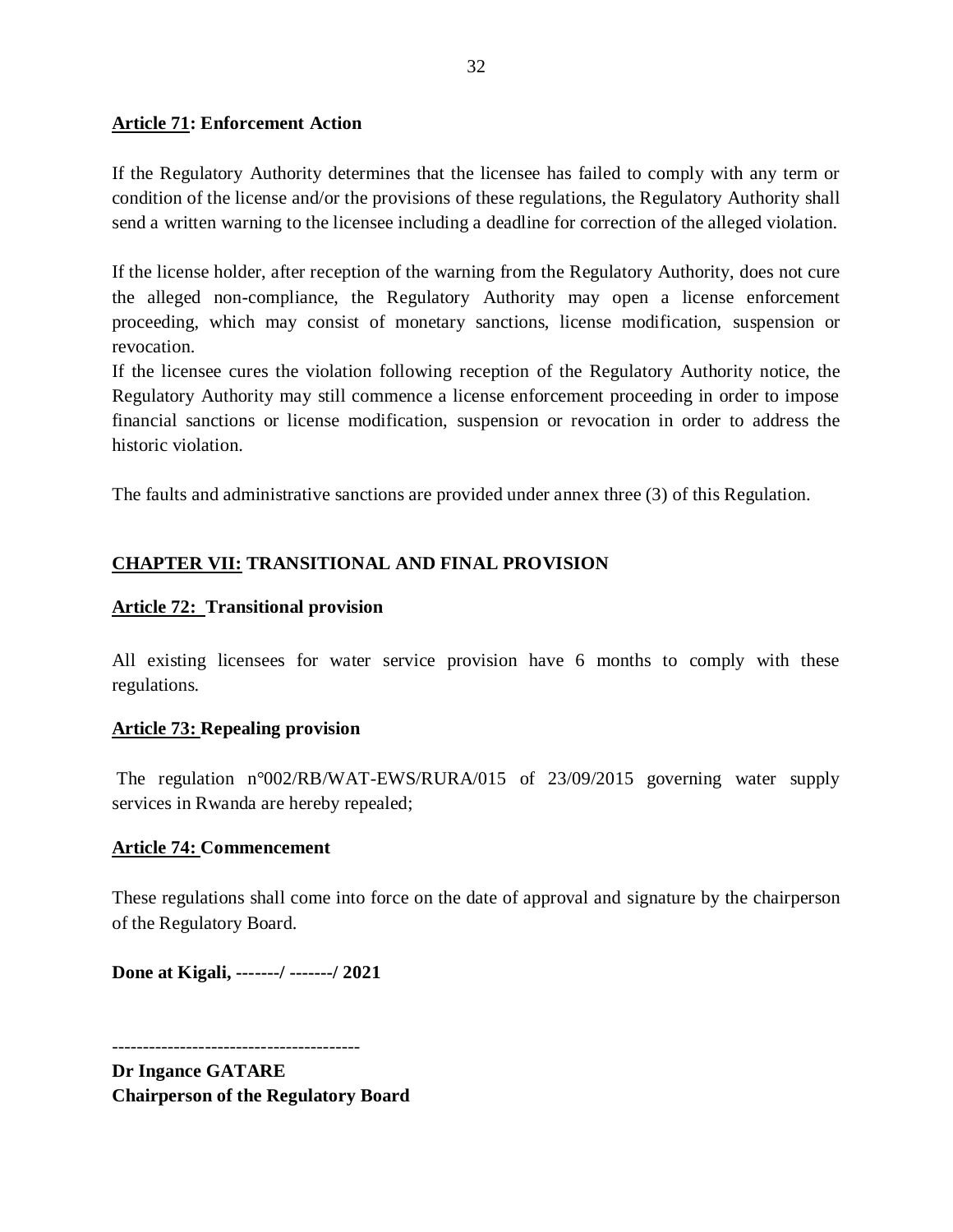# <span id="page-32-0"></span>**ANNEX 1: APPLICABLE FEE**

# **A. Application fee and license fee**

| License category                   |                  | Application fee | License fee      | License validity  |
|------------------------------------|------------------|-----------------|------------------|-------------------|
|                                    |                  | FRW)            | (FRW)            |                   |
| Water and (sewerage) Utility       |                  | 500,000         | 10,000,000       | 15 years          |
|                                    |                  |                 |                  |                   |
| Water<br>Supply                    | Simple<br>Water  | 50,000          | $100,000$ / year | Contract duration |
| infrastructure                     | <b>Systems</b>   |                 |                  | 5 years           |
| management                         | Water<br>Complex | 50,000          | 150,000/ year    |                   |
|                                    | <b>Systems</b>   |                 |                  |                   |
| Transboundary water resale permit; |                  | 20,000          | $100,000$ /year  | 2 years           |
|                                    |                  |                 |                  |                   |
| <b>Bulk Water supply</b>           |                  | 200,000         | 7,500,000        | 15 years          |
|                                    |                  |                 |                  |                   |

# **B. Regulatory fee**

The licensee shall pay annual regulatory fees as contribution to the functioning of the Regulatory Authority as fixed by the Regulatory Board.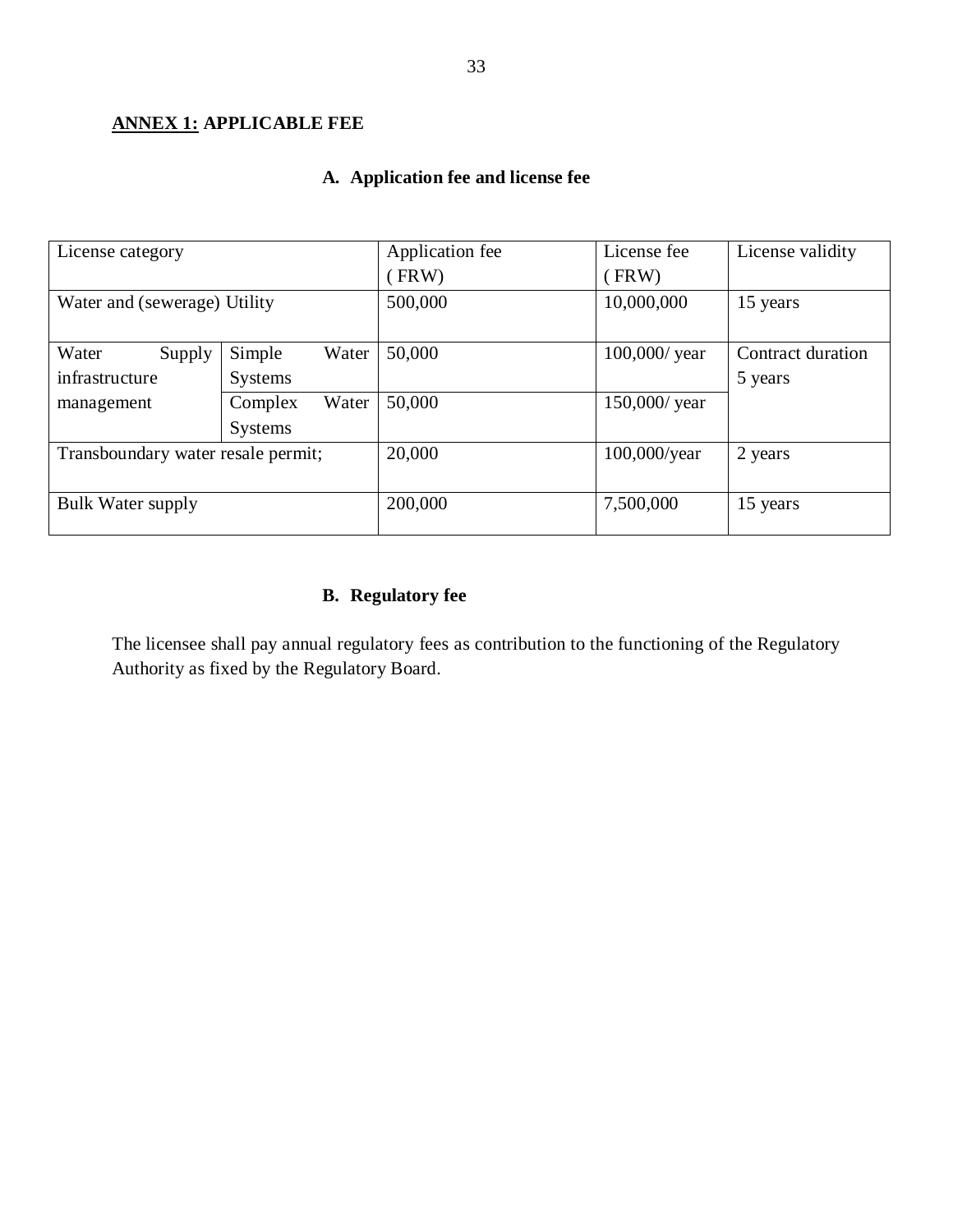# <span id="page-33-0"></span>**ANNEX 2: TECHNICAL AND FINANCIAL INFORMATION TO BE PROVIDED BY APPLICANTS FOR LICENSES IN WATER SUPPLY**

The Authority requires that any applicant for a license in water supply must demonstrate that He/she has, or will have, adequate technical, managerial, and financial capability to be able to reliably operate a water system in compliance with drinking water requirements.

The Authority has therefore set specific criteria that applicants must fulfil in order to be issued a license for water supply. The applicant must respond, where applicable, to all items as provided below.

#### <span id="page-33-1"></span>**1. General Water System Information**

This section should present or describe basic information regarding the proposed water system and the report shall describe or provide the following information:

• Description of the proposed water supply system. This should describe the name of the water supply system, the number of service connections for which the proposed facilities are being designed and provide information on the number of population to be served by the facility. It shall include the number of persons that will have access to or may use water from the water system. Also, the applicant shall provide estimates of number of residential (single house and apartments), commercial (, restaurant, motel, etc.), school, industrial, public taps and agricultural connections that are expected to be served by the system. It shall provide information about the date of construction and/or rehabilitation of the water supply system and shall indicate the Districts, sectors, Cells covered by the water supply system.

• Map of facilities. The applicant must provide a map that clearly shows the locations of the proposed water source (s), the treatment facilities, storage facilities and primary transmission lines. These locations must be included in the map of the service area of the water system.

#### <span id="page-33-2"></span>**2. Source Water Information**

The information required consists of the following:

- Description of the source. The applicant must describe in details the nature of the source of water (surface or ground water), its capacity and location, the raw water quality, etc. Also, to provide the full description of the intakes if the source is surface water and if groundwater, provide any information on the proposed wells (depth of water table, recharge, etc.).
- Water rights. In case of groundwater extraction, the applicant should be able to provide adequate information which demonstrates that He/she has legal rights to extract water in the area by providing a copy of an abstraction permit from Competent Authority authorising to draw indicated amount of water.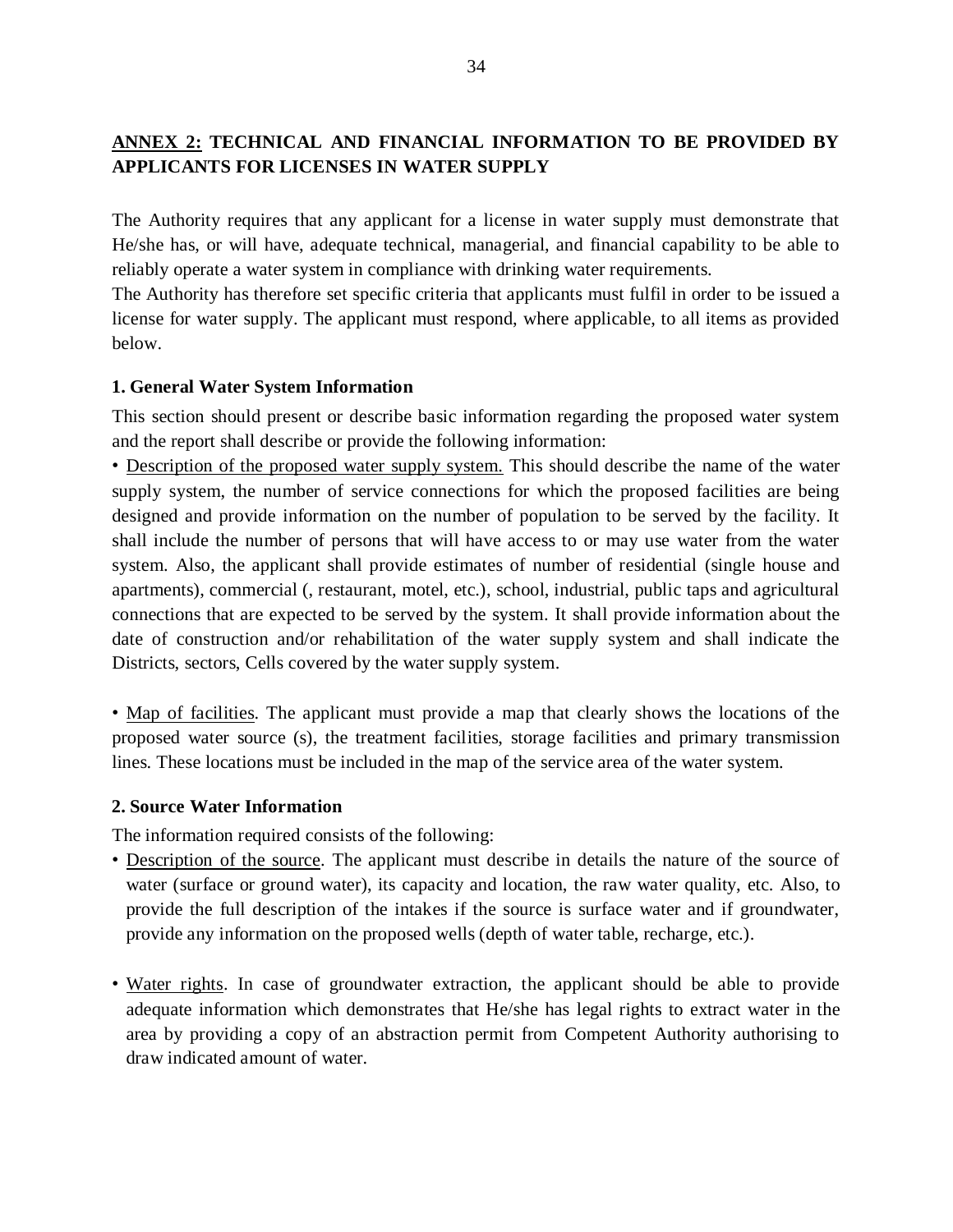- Water quantity: The applicant shall demonstrate that the proposed source is sufficient to reliably serve the anticipated water demands for at least 10 years considering all consumptions projections. The information must establish the water demand in the service area forecasted for a period of 10 years.
- Water safety plan: The applicant shall conduct and provide a report of the assessment of vulnerability of the water system to contamination. The report must include the assessment to determine the vulnerability to contamination and any remedial actions proposed if the source is susceptible to contamination.
- Water quality analysis. In order to assess the suitability of the proposed source and the appropriateness of any planned treatment, it is essential that the applicant determine the quality of the source. Samples of the raw water must be taken and analyzed by a certified laboratory. All sources, whether surface or groundwater, must be sampled and analyzed for all parameters listed in the drinking water standards and a report shall be provided to the Authority.

### <span id="page-34-0"></span>**3. Treatment and Design Information**

Information required in this part consists of:

- Description and layout. The applicant shall describe in details the type of water treatment and the treatment scheme to be used with compulsory disinfection as a minimum treatment for all water sources. If the water quality analyses indicate that any drinking water standard may be exceeded, the applicant should be able to demonstrate that appropriate treatment shall be applied. The applicant shall also provide a flow diagram showing the locations and relationships of individual treatment process units.
- Design capacities. The applicant shall indicate design criteria or parameters to be used for the treatment units as well as the planned design capacities. For groundwater source, the anticipated yield should be estimated.
- •Treatment chemicals. The type of chemicals planned to be used as well as the dosages and method of feeding those chemicals must be described in this part and the applicant shall demonstrate that all chemicals used in water treatment comply with national standards.
- Disinfection facilities. Disinfection being the most important treatment process for all water sources, the applicant must provide detailed information on any proposed disinfection facilities including equipment to be used, feed rates, residuals, contact times, CT values, etc.
- Storage: The applicant shall be able to demonstrate the capacities of treated water storage tanks at the treatment plant and any other storage tanks if available. Also, the operator shall provide information regarding the material used for storage construction.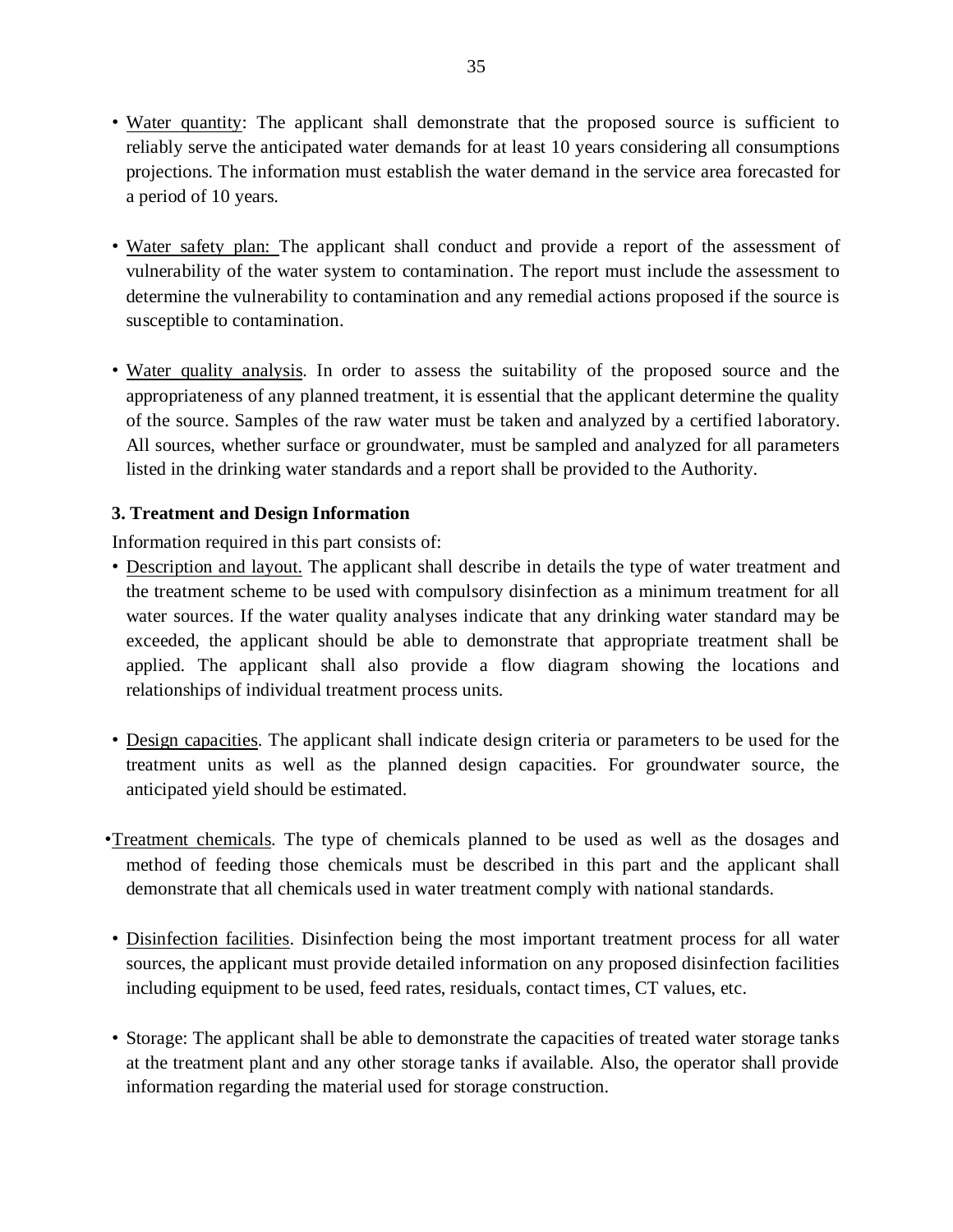#### **4. Distribution System Information**

In this part, the applicant shall indicate:

- Location: In addition to the overall map required under general information, the applicant will prepare a map showing the locations of all pumping stations, storage tanks, mains, hydrants, isolation valves and flushing valves.
- Water mains. The applicant shall provide the locations, sizes, lengths, depths, and type of materials used or to be used for all transmission and distribution mains. Special protections, such as where a water main crosses over a sewer line, roads, bridges, etc should be shown and described.
- •Pumping stations and storage tanks. Descriptions, specific designs and the capacities of all pumping stations must be provided.
- Distribution pressure. The report should present sufficient design information to demonstrate that the system has been designed to sustain a minimum pressure of 0.6 bars throughout the distribution system at all times.

### **5. Operational Plans.**

In this part, the applicant shall provide the following information:

- Water Quality Monitoring Plan. The water system must be monitored to assure that none of the drinking water quality parameters has exceeded the standards for water supplied to consumers. It is therefore, required that the operator develops and submits a water quality-monitoring plan that describes proposed methods to comply with standards and regulations. The plan must show the locations of sampling points, the frequency of sampling at each point and the types of analyses to be run on the samples. The plan should also indicate who will be collecting the samples (e.g. water system personnel, certified laboratory) and the training those persons have or will receive. Once your monitoring plan has been approved, it will be incorporated into the license and will be enforced.
- Water System Operations Plan. A comprehensive plan for operation of the water system must be prepared and submitted. This shall include the leakage detection and repair and other routine maintenance plan.
- Disaster/Emergency Response Plan. The operator will need to prepare a plan for responding to emergencies that includes notification to the Regulatory Authorities, notification to consumers, and actions to be taken in the event of an emergency (earthquake, water supply disruption, power outage, contamination incident, etc.).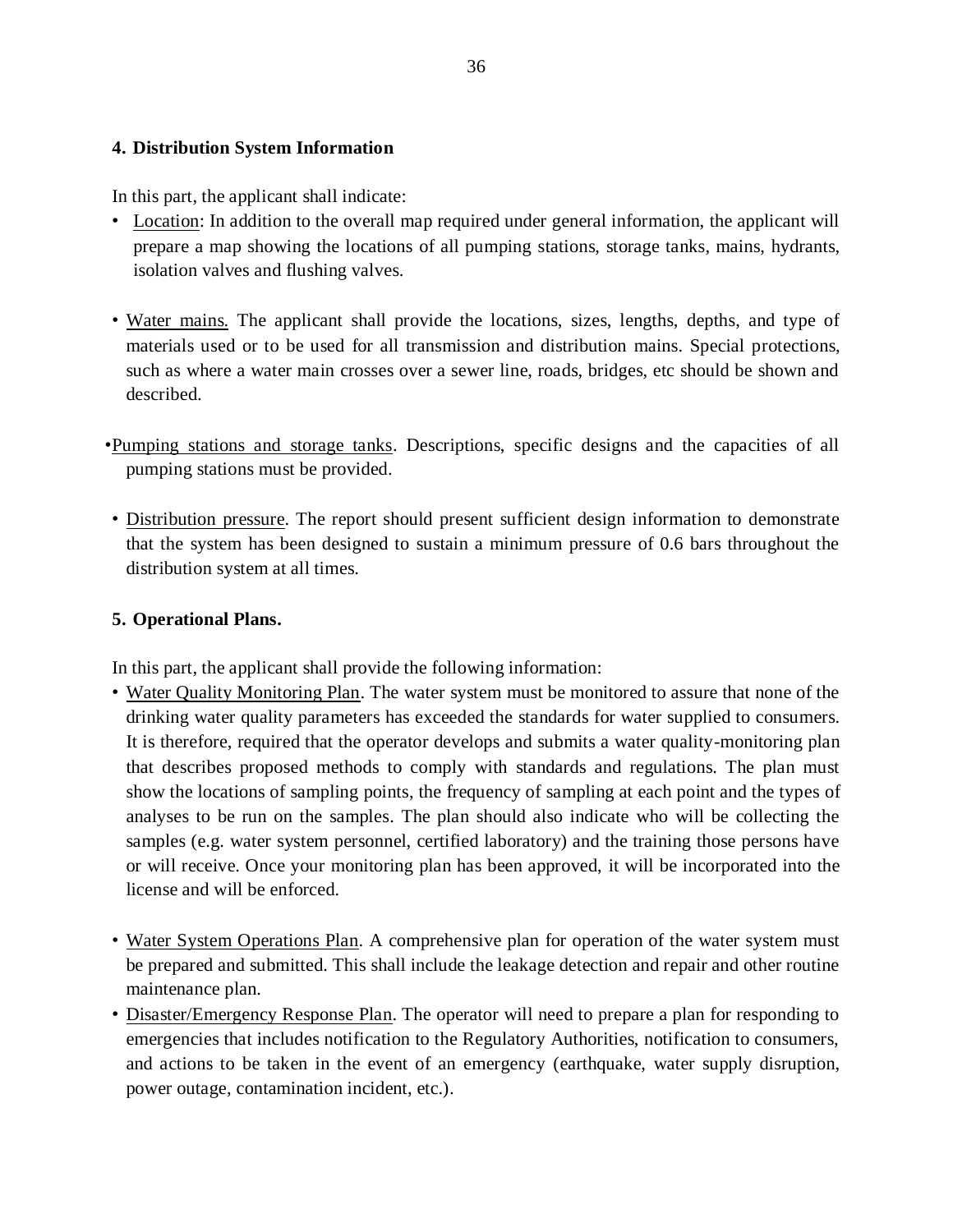• Customer services: The operator shall provide information about the number of hours of supply, the strategies to handle the complaints raised by the customers and the response time to address them.

#### **6. Commercial and financial information**

In this part, the applicant shall provide information on the revenues from water sales and other revenues generated during a month/quarter/year. Also the expenses including wages and salaries, Royalty fee, operation and maintenance cost, depreciation and other financial expenses must be reported the Regulatory Authority.

#### **7. Environmental Impact Assessment.**

Since all new water systems are projects requiring approval, new water systems must undergo an environmental Impact assessment study and must complies with the Environmental Regulations. Applicant for license in water supply shall be required to demonstrate that the project complies with environmental standards has been obtain

### **TECHNICAL REQUIREMENT FOR TRANSBOUNDARY WATER RESALE**

(i) Technical requirements

(a) Specific requirements for the water tanker to be used

• The water tanker shall be labelled with the following: "POTABLE WATER FOR DRINKING PURPOSE" or "EAU POTABLE" or "MAJI SAFI" on both sides of the tank;

• Tanker that must be designed and/ or used exclusively for drinking water and shall not be used for any other purposes rather than transporting drinking water. Tanks previously used to transport petroleum products, wastewater, toxic materials or other deleterious substances shall not be used to haul drinking water;

The interior surface of water tank in contact with water must be constructed of non-toxic, non-absorbent and non-corrosive materials that can be adequately be cleaned and disinfected (Stainless steel tank materials are preferred);

The truck container must be provided with a vacuum breaker or air gap on the water tank fill line inlet to prevent contamination during filling;

The water tanker inlet and outlet pipes must be equipped with threaded or clamped caps tethered to the ports with a chain or a cable;

• The Truck container must be contaminant free, watertight and must be easily maintained without contamination;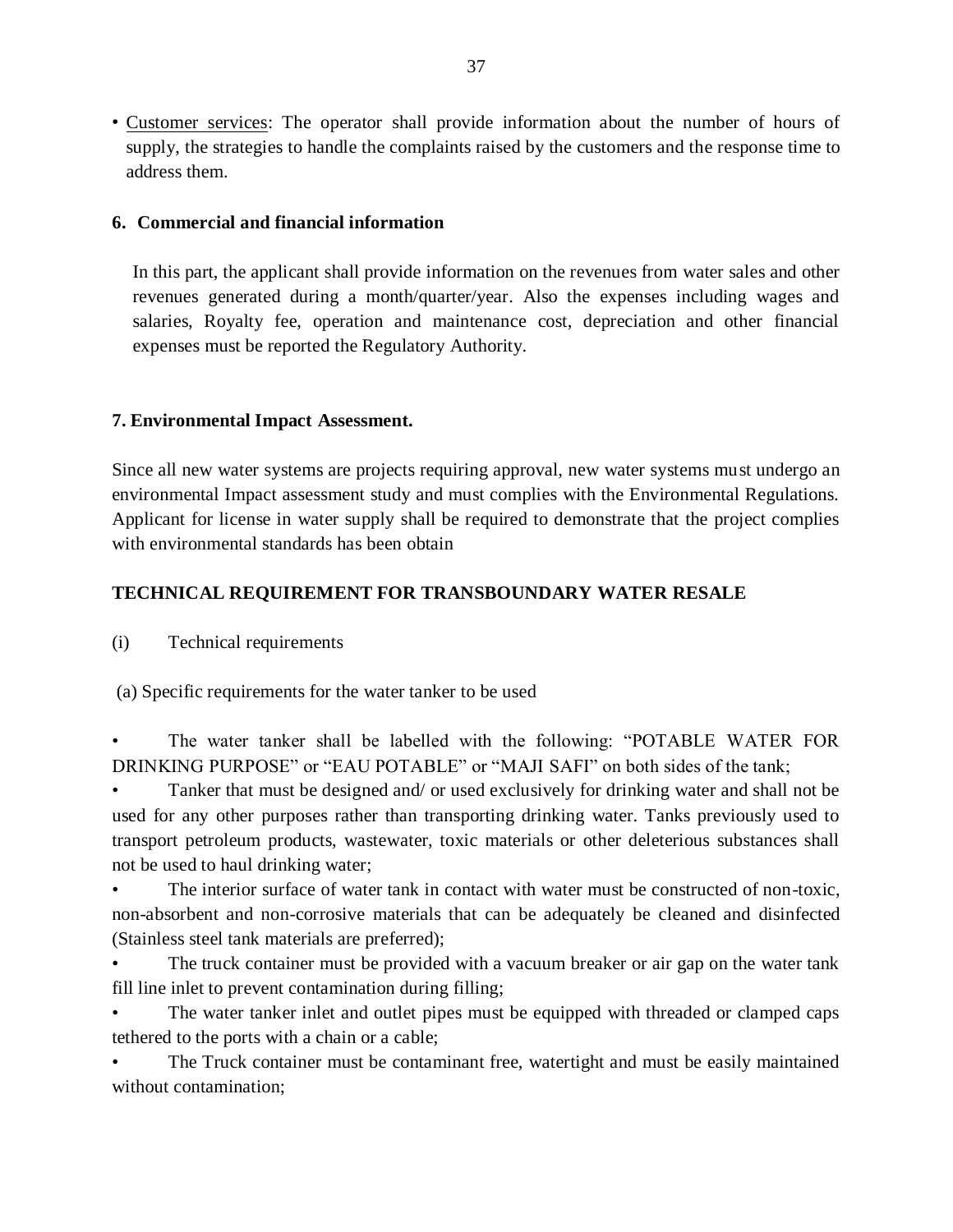The Hoses shall be made of materials that have no influence on the taste or odor of water and must be protected from possible contamination;

The inlet or opening of any container used for water haulage shall be maintained in a manner that will prevent the entry of insects, rodents or any foreign material that may contaminate water.

(b) Disinfection of tank

Water tankers meant for transboundary water resale shall be disinfected on quarterly basis by a duly recognized public contractor that will issue a disinfection certificate to the operator;

The water treatment plant selling bulk water for transboundary resale must ensure that concentration of residual chlorine is at least 1 mg/l to prevent any microbial contamination;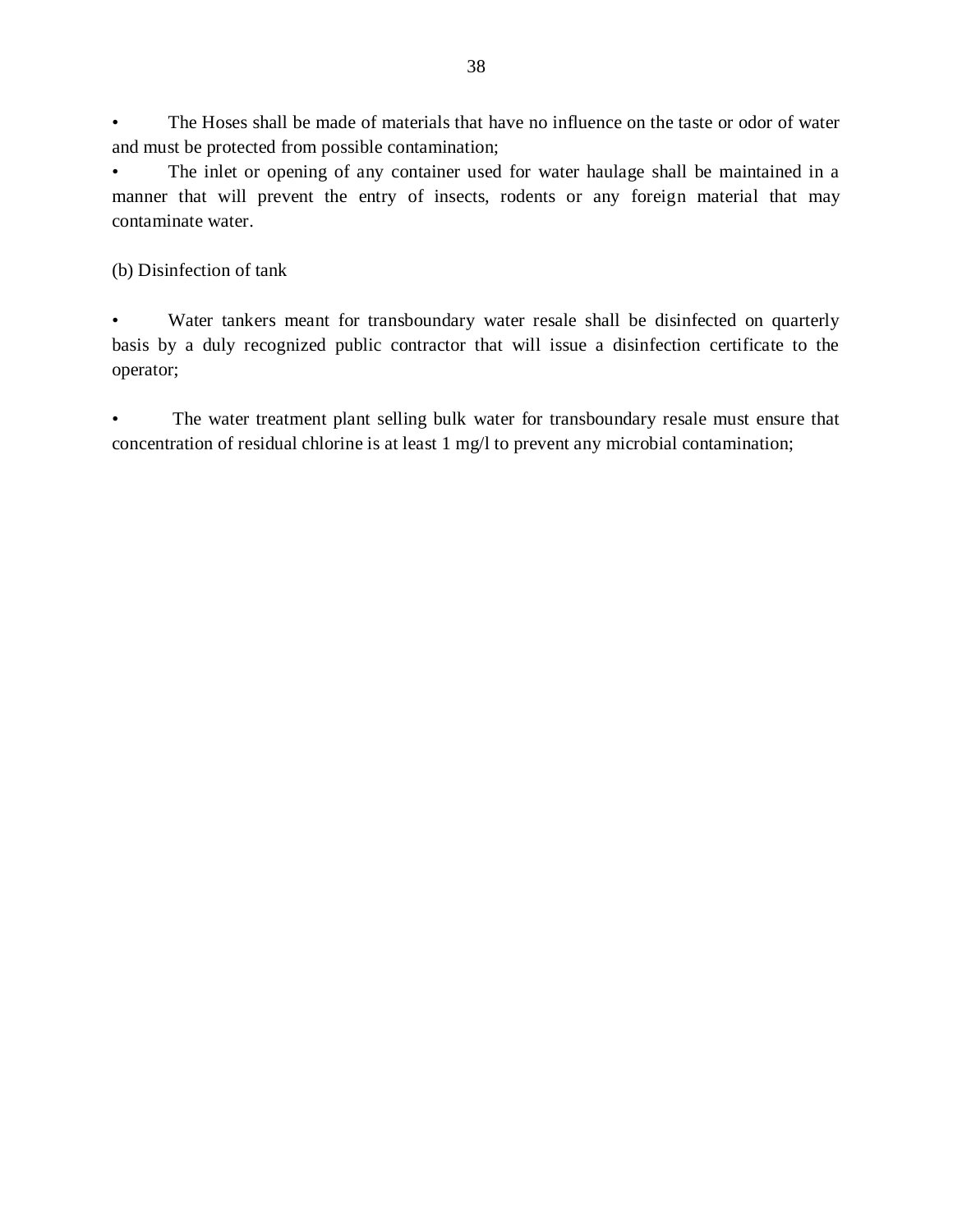#### <span id="page-38-0"></span>**ANNEX 3: FAULTS AND ADMINISTRATIVE SANCTIONS**

#### **Faults and sanctions**

1. Any licensee who fails to comply with an enforcement notice shall be liable to an administrative sanction of one million (1,000,000f Fw) Rwanda francs

2. Any licensee who fails to provide information as requested by the Regulator shall be subjected to an administrative fine of five hundred thousand Rwandan francs ( 500,000 Frw);

3. Any Licensee who will supply water that does not comply with the National standard for drinking water supply shall be liable of an administrative fine of one million Rwandan francs 1,000,000 Frw and license revocation for repetitive failures;

4. Failure to protect the catchment zone shall be liable to an administrative fine of two hundred thousand Rwandan francs 200,000 Frw;

5. Any Licensee who fail to maintain a laboratory with sufficient equipment for water quality analysis shall be liable to an administrative fine of two hundred thousand Rwandan Francs 200,000 Frw for the lack of each equipment;

6. Any failure to monitor water quality with sampling schedule shall be liable to an administrative fine of two hundred thousand Rwandan Francs 200,000 Frw per case;

7. Failure to notify the public about the interruption of water supply shall be liable to an administrative fine of two hundred thousand Rwandan francs 200,000 Frw per case.

8. Failure to have adequate store for spare parts and chemicals necessary for water treatment and reagents for water quality analysis shall be liable to an administrative fine of two hundred thousand Rwandan francs 200,000 Frw per case;

9. Failure by a licensee to maintain required logistics (One vehicle, two motorcycles) for technical and commercials activities shall be liable to an administrative fine of two hundred thousand Rwandan francs 500,000 Frw;

10. Failure to provide any safety equipment to staff shall be liable to an administrative fine of twenty thousand Rwandan francs 20,000 Frw for each missing equipment;